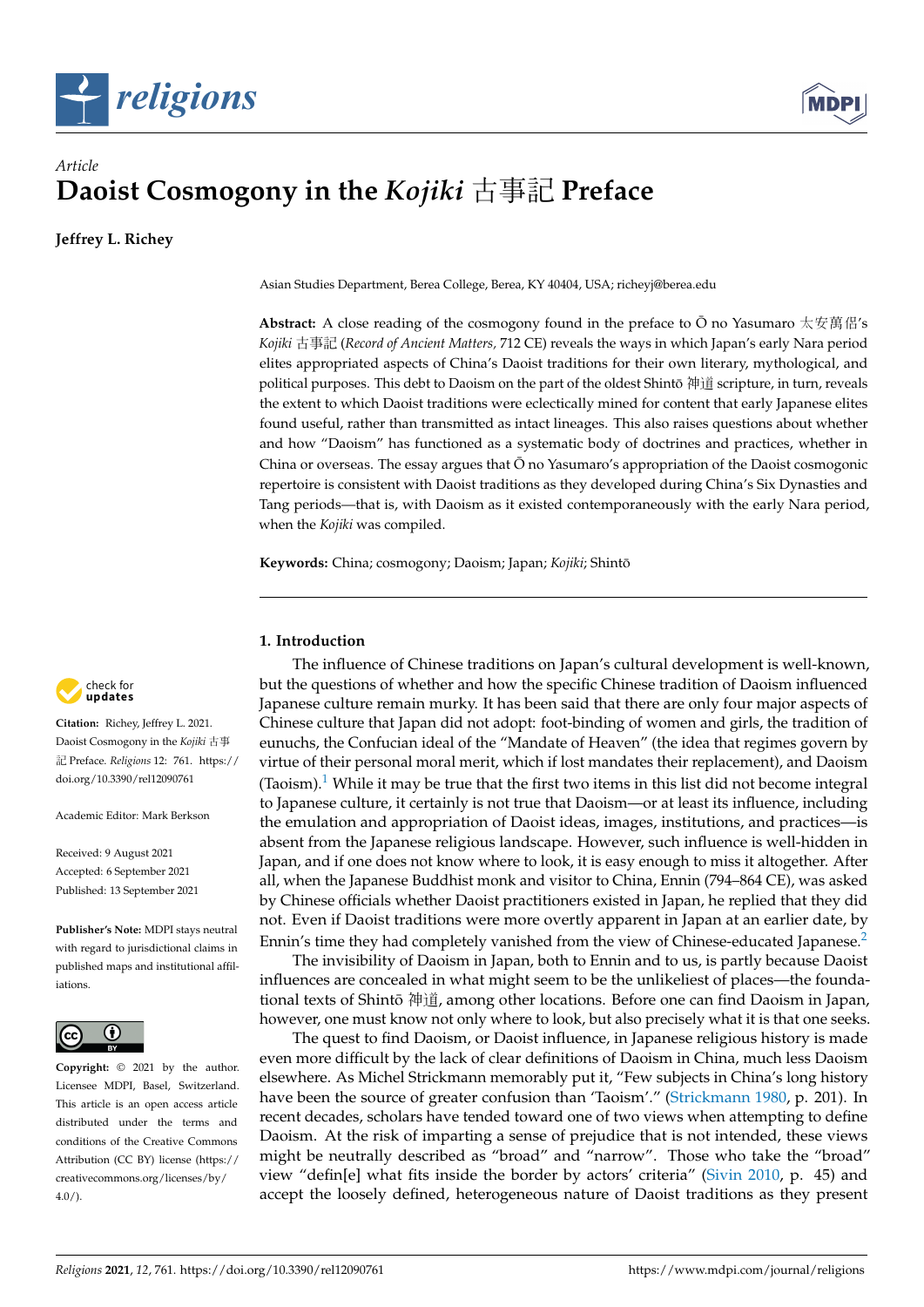themselves in history, liturgy, and texts and then develop criteria to justify this heterogeneity. Those who take the "narrow" view object to this messiness and attempt to tidy it up by limiting authentic Daoist traditions to those that possess a known historical foundation in a verifiable social movement, usually no earlier than the second century CE. Advocates of the "broad" view often embrace the perspective of cultural "insiders" with regard to Daoist traditions, either as sympathetic ethnographers or as active practitioners, while advocates of the "narrow" view tend to privilege "outsider" perspectives on Chinese culture and remain personally apart from the practice of Daoism. An example of the "broad" view may be found in the work of Gil Raz, who argues that

Daoism was never . . . a unitary phenomenon. Rather, we should think of it as a number of intersecting textual and ritual lineages which, with a set of shared core beliefs or attitudes, formed a commonality, as opposed to other traditions particularly the practices of local popular cults and those of Buddhism. We must also remember that the Daoists constructed their new ritual systems while relying on diverse older and contemporary practices. If we bear these caveats in mind, we may better understand why early Daoist rituals and practices are found in multiple versions and seem to have multiple meanings [\(Raz](#page-17-2) [2005,](#page-17-2) p. 28). See also [\(Raz](#page-17-3) [2012\)](#page-17-3). However, earlier scholars such as Anna Seidel pointed out that

[w]hat many authors . . . call [D]aoist practices . . . divination, five-element sciences, time-keeping, calendar-making, astrology, prognostication, omen-lore, etc.—were Chinese traditions cultivated at every Chinese court . . . These traditions exerted a great influence on [D]aoism; but they are a pan-Chinese branch of learning with its own chain of transmission distinct from [D]aoism [\(Seidel](#page-17-4) [1989,](#page-17-4) p. 301).

This point has particular bearing on any attempt to identify "Daoism" in Japan, since much of what has been called "Daoist" in the archipelago is connected with calendrical and divination lore. As James Miller and Daniel M. Murray have noted, when "[t]aken out of Chinese cultural context, Daoism is often associated with physical cultivation practices . . . rather than the traditional lineages of . . . a hierarchically organized religion" [\(Miller](#page-16-0) [and Murray](#page-16-0) [2015,](#page-16-0) p. 315). Going even beyond Raz's argument, Louis Komjathy has suggested that such "pan-Chinese" traditions properly belong in any definition of Daoism, which ought to accept and advocate a more encompassing view of the Daoist tradition as originating in the Warring States period (480–222 B.C.E.) and becoming an organized religion in the Later Han (25–221 C.E.) . . . Certain traditions and texts . . . are not "Daoist" in origin, yet they must be studied for a fuller understanding of historical precedents and influences. For example, earlier daoyin 導引, yangsheng 養生, and Chinese medical texts provided important foundations for later Daoist worldviews, practices, goals, and ideals [\(Komjathy](#page-16-1) [n.d.,](#page-16-1) p. 15).

Finally, another "broad" way of viewing Daoist traditions is to see them "as a succession of revelations, each of which includes but remains superior to the earlier ones" [\(Teiser](#page-17-5) [n.d.\)](#page-17-5). his view may be said to possess the virtue of mirroring the perspective of most Daoist practitioners from the second century CE onwards, but it also may be accused of exhibiting the vice of ignoring the many doctrinal disagreements and historical discontinuities to be found across that "succession of revelations".

<span id="page-1-0"></span>Such broad disagreements and discontinuities are, in part, what has occasioned the development of more "narrow" perspectives advanced by other scholars, including Strickmann, who remarked upon "the hospitable, uncritical comprehensiveness of Taoist textual collections and the exuberant cumulation of lineages and practices of Taoist priests" [\(Strickmann](#page-17-0) [1980,](#page-17-0) pp. 235–36) Strickmann sought to tidy up the inherently complex category of "Daoism" by limiting it to the sectarian movements that first arose in the mid-100s CE and their later legacies, and this view has begun to prevail in recent decades, especially among the many Western scholars trained by Strickmann.<sup>[3](#page-14-2)</sup> Strickmann's argument rests upon the lack of "social being"—a discernible community of historical human beings, as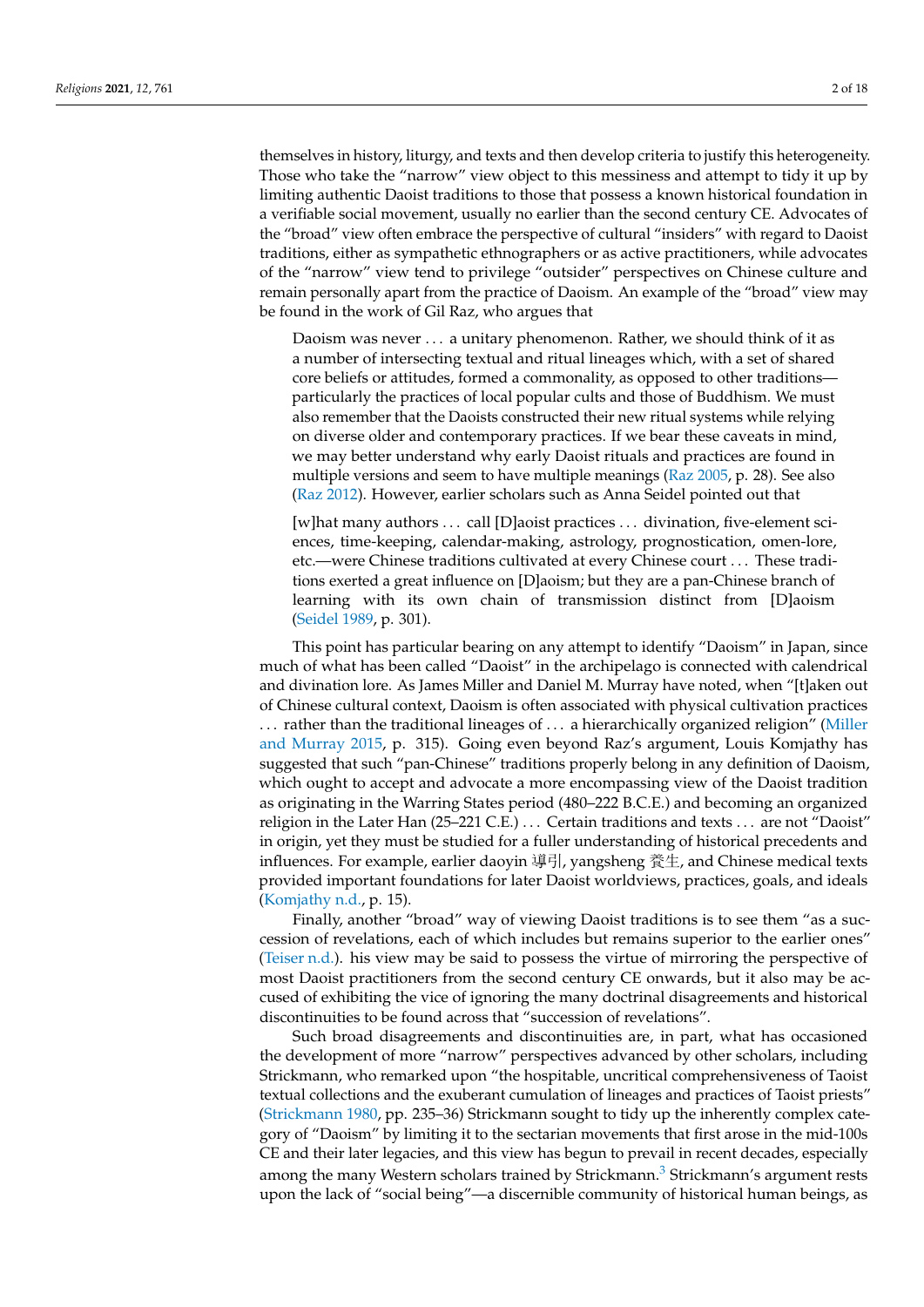<span id="page-2-1"></span>

opposed to a mere text or set of practices, which may be socially disembodied, as is the case with what is perhaps the most famous "Daoist" text of all, the *Laozi* 老子 or *Daodejing* <sup>道</sup>德經—on the part of texts and traditions labeled as "Daoist" that predate the earliest sectarian Daoist movements.

Whatever its ideological prehistory, this religion [of Daoism] came into social being with the Way of the Celestial Master (*T'ien-shih tao* 天師道) in the second half of the second century AD, and continues under the aegis of its successors and derivatives to the present day (Strickmann, *ibid*.)

Thus, anyone who wishes to know what "Daoism" is typically is asked to choose between these "broad" and "narrow" views, each of which has important implications for resolving the questions of whether and how the specific Chinese tradition of Daoism influenced Japanese culture. If one adopts the "broad" view, then one must explain why Daoism—rather than Chinese culture as a whole—should be singled out for attention when looking at Japanese cultural development. But if one takes the "narrow" view, then one must explain why artifacts found in Daoist liturgical and textual lineages suddenly lose their "Daoist-ness" when detached from those lineages in the diaspora, as seems to have become the case in Japan.

<span id="page-2-0"></span>The question of whether and how "Daoism" has been present in Japanese culture has received significant, if sporadic, attention over the years. Taking the "broad" view, one may assert that nearly any idea, image, institution, or practice found in both Daoist traditions (however those are defined) and Japanese culture is evidence of Daoism in Japan. Examples of such a "broad" view of Daoism in Japan include the work of several Japanese scholars ${}^4$  ${}^4$ , such as Fukunaga Mitsuji 福永光司 [\(Fukunaga](#page-16-2) [1982\)](#page-16-2), Nakamura Shōhachi 中 村璋八 [\(Nakamura](#page-16-3) [1983\)](#page-16-3), and Masuo Shin'ichirō 増尾伸一郎 [\(Masuo](#page-16-4) [2013\)](#page-16-4), but also may be found among Western scholars, such as Felicia G. [Bock](#page-15-0) [\(1985\)](#page-15-0) and Livia [Kohn](#page-16-5) [\(2001\)](#page-16-5).<sup>[5](#page-14-4)</sup> If, however, one takes the "narrow" view, then one is hard-pressed to find anything at all in Japan that meets such criteria for being labeled "Daoist". From this perspective, since Daoist clerical, liturgical, and textual lineages did not replicate themselves in Japan as their Buddhist counterparts did, and as Shintō traditions later emulated, one should not regard elements of Japanese religious culture that appear to be "Daoist" as Daoist per se, but instead see them as—at the very most—"a 'Daoist residue' present throughout the cultural history of Japan", as Richard [Bowring](#page-15-1) puts it (Review of Bowring [2016\)](#page-15-1). It is Daoism's lack of "social being" (to use Strickmann's phrase) in Japan that is the obstacle to seeing Daoism there, just as it is an obstacle to seeing Daoism in China prior to the second century CE for scholars of Strickmann's school. This polarization of views cries out for some kind of compromise, and it is exactly this sort of middle path between the two that this essay intends to pursue. While it may not be possible to identify any aspect of Japanese religious culture as Daoist beyond a shadow of a doubt, it is possible to see in Japan aspects of religion that are neither Confucian nor Buddhist nor Shintō, which upon closer examination seem likely to have been derived from Daoist traditions. Even when such aspects of Japanese religion are no longer directly connected to a Chinese clerical, liturgical, or textual lineage (as is the case with the topic of this essay), one still may discern what might be called Daoist tendencies, or what Herman Ooms has called the *Daoisant* in Japanese religious culture. By this French neologism, Ooms intends something along the lines of the French term *Marxisant*, meaning "somewhat Marxist" or "tending toward Marxism", and he uses it to describe what he calls any aspect of Japanese religion that "certainly [is] not Confucian, and . . . [is also] pre-Buddhist" [\(Ooms](#page-17-6) [2009,](#page-17-6) p. 72). An aspect of Japanese religious culture may not be Daoist in the narrow sense, but it may nonetheless be *Daoisant*, much as aspects of Judaism and Christianity have found their way into Japanese *anime* アニメand *manga* 漫 画 without remaining Jewish or Christian See [\(Reed](#page-17-7) [2015\)](#page-17-7), or elements of Christianity have metamorphosed into U.S. attitudes toward economic and social policy without necessarily connoting Christian faith See [\(Friedman](#page-16-6) [2021\)](#page-16-6).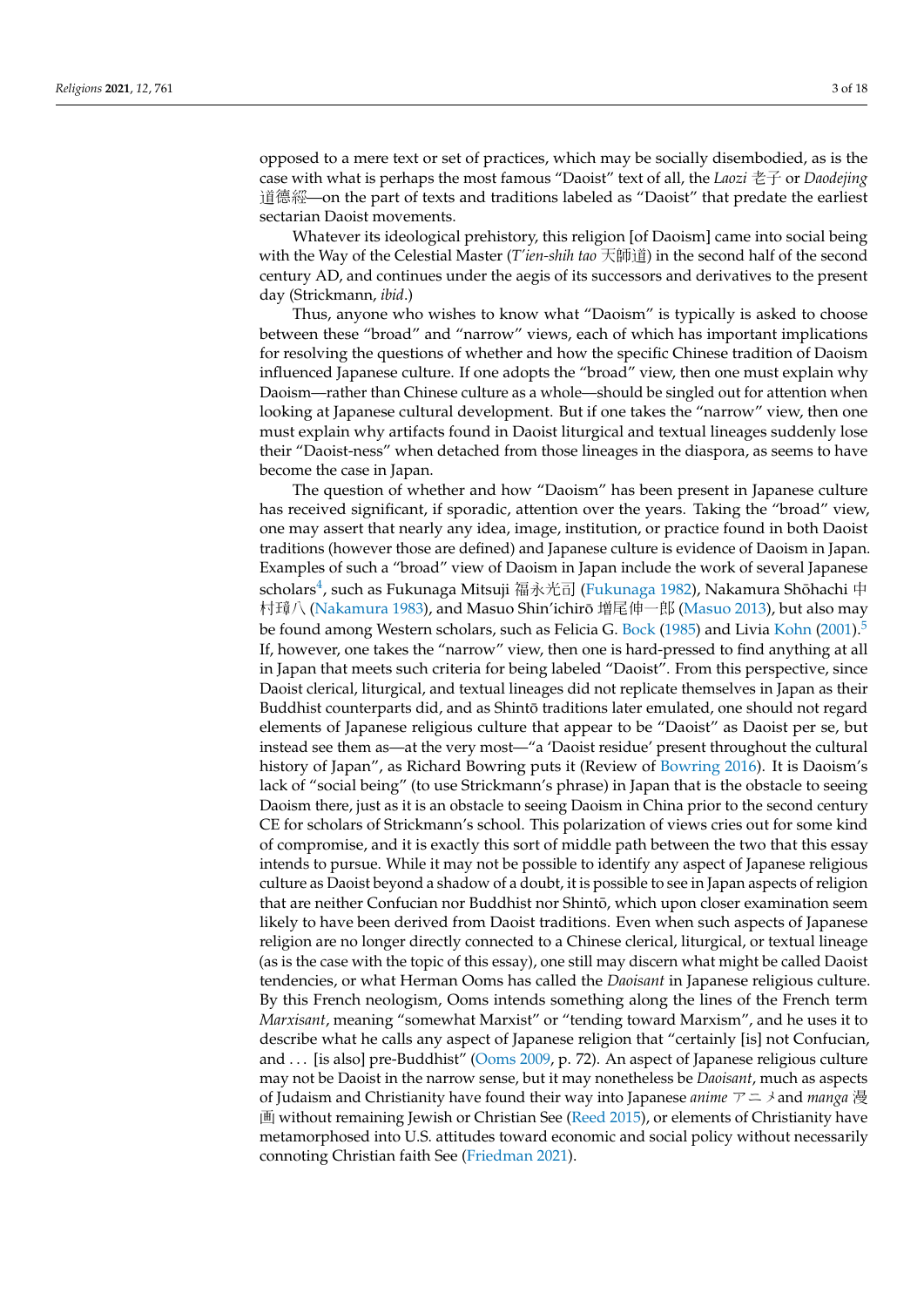# **2. Looking for "Daoism" in the China–Japan Contact Corridor**

<span id="page-3-0"></span>Just as Daoism in China is not always well-defined, with few of the neat distinctions (especially between Buddhism, popular religion, and Daoism) that some might wish to see, Daoism in Japan also defies quick categorization and clear boundary-drawing. This is as true of Daoism's intertwined relations with Shinto as it is of Daoist cross-fertilizations with ¯ Japanese Buddhism, especially esoteric or tantric Buddhism (*mikkyō* 密教).<sup>[6](#page-14-5)</sup> "The worlds of proto-Shintō and Daoism," the Japanese scholar Ueda Masaaki  $\pm \boxplus \text{F} \boxtimes$  has written, "overlap" [\(Ueda](#page-17-8) [1978,](#page-17-8) p. 137)—or, in Ooms' words, "Daoism as such did not exist in the archipelago and neither did Shintō when the two met there in the seventh and eighth centuries" [\(Ooms](#page-17-6) [2009,](#page-17-6) p. 135). After all, "All of this continental learning was brought to Japan piecemeal, and, in the end, comprised a highly unsystematic body of knowledge" [\(Drott](#page-16-7) [2015,](#page-16-7) p. 279). The shared heterogeneity of both Daoism and early Japanese religious culture also may be the result of their shared historical context—the second through the eighth centuries CE, during which Daoist traditions suddenly and multiply proliferated in China and early Japanese state-building and myth-making processes and actors absorbed a great deal of Chinese influence, including Daoism. In other words, the arrival of Daoist influences in the Japanese archipelago coincides with a period of rapid and explosive change in Chinese religious culture, of which Daoism's development is arguably the most prominent element. Moreover, the "contact corridor" through which much Chinese influence was transmitted to Japan during this time was essentially a highway paved by China's Tang dynasty, which arguably did more to promote Daoism than any other polity in history [\(Kohn](#page-16-5) [2001,](#page-16-5) pp. 101, 108–112).

To understand the forms in which Daoist influence reached early Japanese culture, one must understand the highly plastic and varied forms that Daoism assumed during this crucial period of East Asian history, as well as the paramount importance of religion to rulers. Stephen R. Bokenkamp has argued that

[a]mong the many social, political, and ideological changes that took place [in China] during the period . . . none matches in impact or endurance those brought about in the realm of religion . . . To name but one indicator of this, in the second century CE, religious organizations were local and community-based. By the beginning of the seventh century, kingdom-wide networks of temples, both Buddhist and Daoist, dotted the landscape and emperors found it necessary both to control the influence of religion through regulation and to seek support from these organizations for legitimation [\(Bokenkamp](#page-15-2) [2020,](#page-15-2) p. 553).

However, rather like late Roman rulers around the same time, who confronted a bewildering and ever-changing farrago of "Christian" beliefs, practices, and scriptures (See [Brown](#page-15-3) [2013,](#page-15-3) pp. xxxii–xxxiii), Chinese and other East Asian regimes did not experience "Daoism" as a neat and well-organized system. On the contrary, those who identified as Daoists

<span id="page-3-1"></span>would adhere to a variety of practices including, sometimes, those emanating from what we today might see as incompatible scriptural traditions, including even Buddhism. Recent work on religious groups that erected steles as acts of merits for their ancestors indicates that lived religious practice, sometimes including elements of both Buddhism and Daoism, was very different from the doctrinal orthodoxies we find prescribed in scriptural evidence [\(Bokenkamp](#page-15-2) [2020,](#page-15-2) p. 569; see also [Mollier](#page-16-8) [2008\)](#page-16-8).[7](#page-14-6)

One might even say that Daoism itself was, on occasion, more *Daoisant* than Daoist in middle-period China. To a certain extent, such a blurring of boundaries between the Daoist and the non-Daoist in early medieval China—boundaries that may not even have existed for many practitioners of that time and place, however important they may seem to some today—anticipated the process by which Daoist artifacts later found their way into Japanese esoteric Buddhism and Shintō: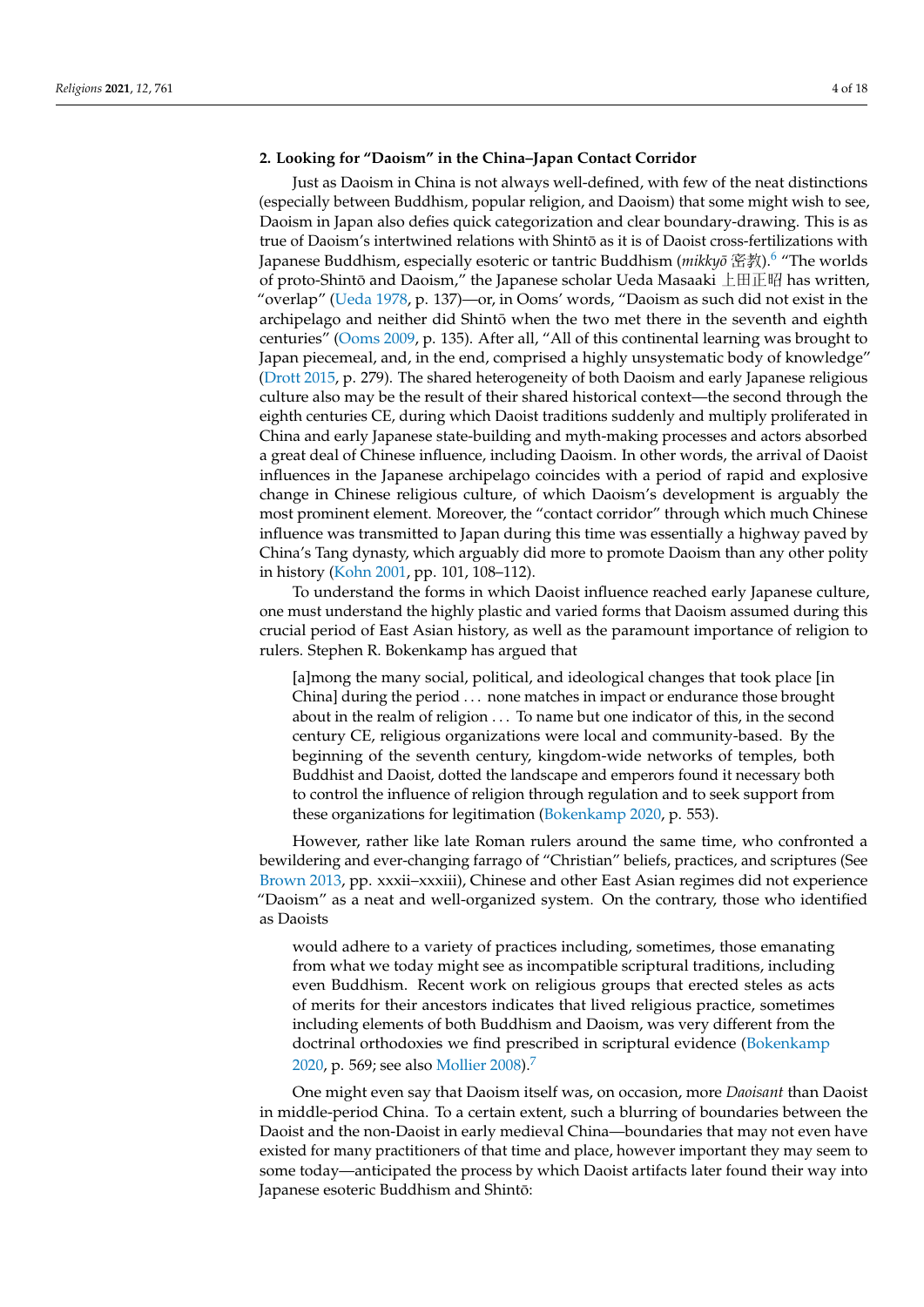In the same way that the Chinese had not realized that many "Buddhist" cults and deities (Indra, Brahma, Yama) were in fact Indian, the Japanese accepted as Buddhist many Chinese cults and deities that were in fact products of Chinese religious culture adopted by Buddhism. The same kind of fruitful misunderstanding happened again later when, in Japan, the whole cultural finery associated with the tea ceremony and Chinese gardens became associated with Zen, because these products of Chinese Sung dynasty culture were brought back to Japan in the same period and by the same travellers who brought Ch'an Buddhism [\(Seidel](#page-17-4) [1989,](#page-17-4) p. 302).

<span id="page-4-0"></span>By the time of the earliest known contacts between China and Japan—attested by chroniclers' mentions of at least five "tributary" delegations from the archipelago to Chinese courts between the mid-first and mid-third centuries  $CE<sup>8</sup>$  $CE<sup>8</sup>$  $CE<sup>8</sup>$ —what Staffan Rosén calls "the North Asian–Peninsular cultural flow during the [first] millennium . . . the northeastern cultural-religious complex" [\(Ros](#page-17-9)én [2009,](#page-17-9) pp. 5–6) already was connecting Chinese regimes and their religious apparatus with nascent centralizing powers in both the Japanese islands and the Korean peninsula. Elite Japanese tombs from the Middle Yayoi 弥生 period (c. 100 BCE–100 CE) through the Kofun 古墳 period (c. 300–538 CE) contain a great many artifacts of both Chinese and Korean origin, such as ritual swords and mirrors associated with Daoist traditions, which eventually became symbols of the unifying Yamato  $\pm \pi$  polity that emerged in what now is Nara 奈良 prefecture in central Honshū 本州 around the end of the Kofun period.<sup>[9](#page-14-8)</sup>

<span id="page-4-2"></span><span id="page-4-1"></span>By the third century CE, the Chinese had already been curious about the Japanese archipelago for some time. In 219 BCE, the imperial unifier Qin Shihuang 秦始皇 is said to have sent the *fangshi* 方士 (occult specialist) Xu Fu 徐福 in search of *shenyao* 神藥 ("divine medicine")<sup>[10](#page-14-9)</sup>, in pursuit of which he is thought to have explored the fabled eastern islands inhabited by Daoist immortals, identified with Japan in the Chinese imaginary See [\(Wang](#page-17-10) [2005,](#page-17-10) pp. 7–9). There is no evidence that either of Xu Fu's two recorded voyages resulted in contact with Japan, much less discovery of immortality elixirs [\(Kidder](#page-16-9) [1993,](#page-16-9) p. 82). However, there is evidence which suggests that at least some aspects of Daoist traditions—deity cults, apotropaic practices, even liturgical and scriptural texts—arrived in Japan as what Michael Como has called "stowaways" (that is, as haphazardly, episodically transmitted items of cultural exchange) closer to the time of Himiko 卑彌呼 (sometimes rendered as Pimiko), the first Japanese ruler mentioned in Chinese records, who may have lived between 170 and 248 CE. See [\(Como](#page-16-10) [2015,](#page-16-10) pp. 26–27). (Such "stowaways" prefigure similar exchanges during Japan's Heian period (794–1185 CE), when "[m]any specifically Taoist beliefs and cults were carried back to Japan in the baggage of the Japanese students and pilgrim monks who brought Tantric Buddhism". ibid.) Moreover, it was precisely at this time that Daoism enjoyed great appeal as a source of techniques for coping with illness, especially the epidemic diseases that tend to accompany cross-cultural exchanges.<sup>[11](#page-15-4)</sup>

<span id="page-4-3"></span>If one wishes to discover the "social being" of Daoism—or at least the *Daoisant—*in early Japan, one must wait for the emergence of a full-blown imperial polity—the sort of concerted social enterprise with the power to bring the abstract into concrete existence through law, custom, and narrative. In China, that occurred under the reign of the Tang emperor Xuanzong 玄宗 (r. 713–56 CE), often seen as the most "Daoist" of Tang rulers, who along with his dynastic founders promoted Daoism above all other traditions See [\(Bokenkamp](#page-15-5) [1994,](#page-15-5) pp. 59–88). In Japan, that moment arrived during the sixth century and reached fruition during the eighth century—the Nara period (710–84 CE), when much of the archipelago was unified by a Chinese-style court based in the brand-new, purpose-built capital city of Nara. The *Kojiki* 古事記 (*Record of Ancient Matters*) is the story told by that court about itself and its dominions. Compiled by imperial command in 712 CE, it is a heterogeneous work that draws from many types of pre-existent texts, but it begins with a rather *Daoisant* bang: the creation of the universe, which auspiciously presages the creation of Japan's imperial order out of social chaos. The remainder of the text simply retells this story in increasingly earthly terms, as the narrative gradually shifts from highly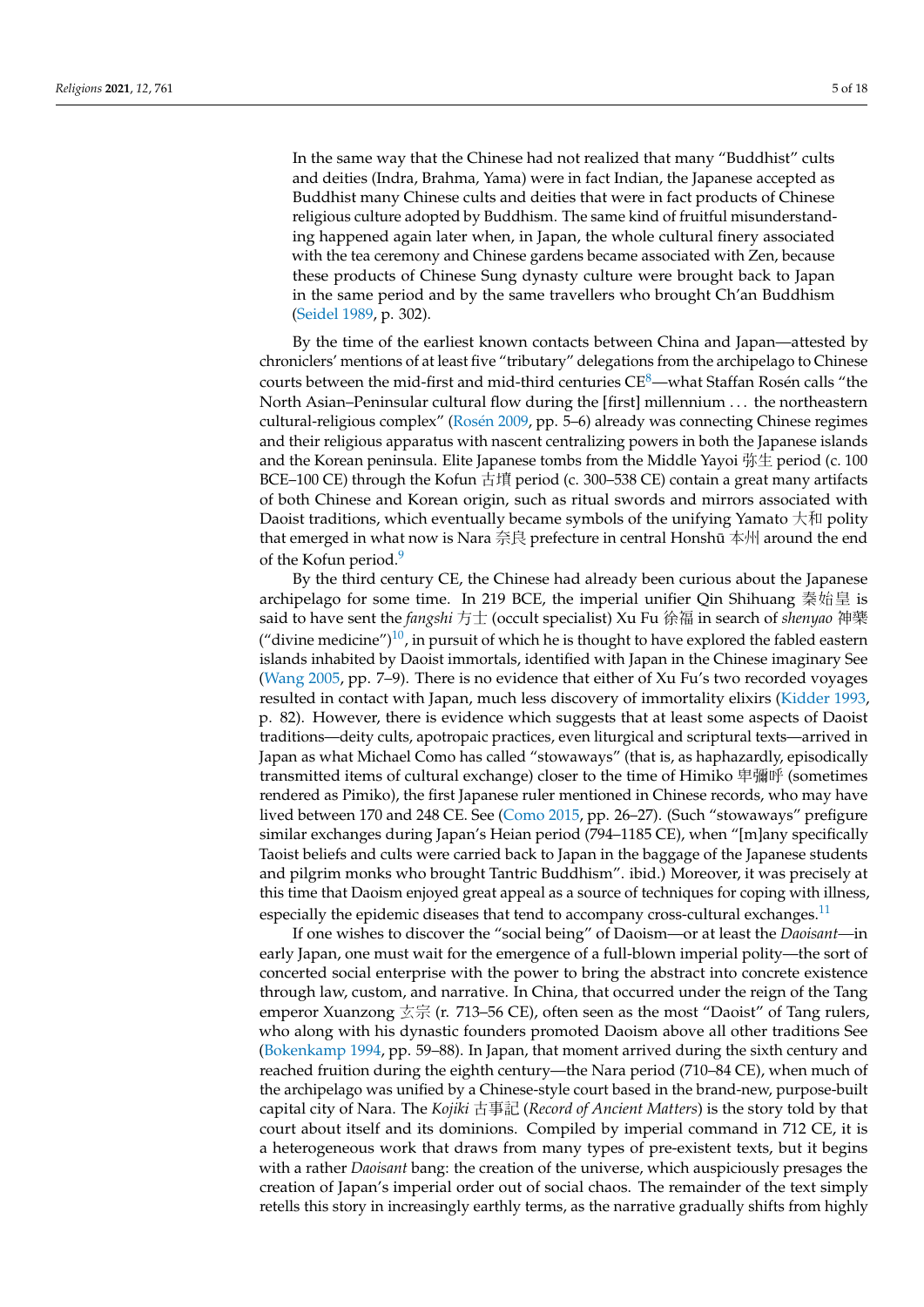anthropomorphic gods and goddesses to emperors and empresses who somehow are not only human, but also divine.

### **3. The Compilation of the** *Kojiki* **in Context**

As a state-building, myth-making project that drew heavily on Daoist traditions, the *Kojiki* was not without precedent in Japan or China. The early emperor Kōtoku 孝徳 (r. 645– 54 CE), having been propelled onto the throne by a coup, imposed the adoption of Chinese culture, including Daoist learning and lore, as part of a "Great Transformation" (*Taika* 大  $\langle \rangle$ ) of Japan from a fractious set of provincial tribal polities into a unified empire modeled after China's Sui 隋 and Tang 唐 dynasties as well as the Korean kingdoms of Silla 新羅 and Paekche 百濟—a "Great Transformation" accomplished, in part, by adherence to "an ideology of Japanese sovereignty that made a ruler the high priest of kami worship and also the chief patron of Buddhism . . . reinforced with Confucian principles" [\(Brown](#page-15-6) [1993,](#page-15-6) pp. 31-32). Kotoku was one of many early Japanese rulers who used foreign culture, especially ¯ imported religious traditions, to cement his hold on power and legitimize his newly established regime See [\(Lowe](#page-16-11) [2014,](#page-16-11) pp. 225–29; [Wong](#page-17-11) [2018,](#page-17-11) pp. 139–42 and [Mitsutada](#page-16-12) [and Brown](#page-16-12) [1993,](#page-16-12) pp. 163–220). While Buddhism was the most prominent foreign tradition deployed for such purposes by Asuka 飛鳥 (538–710 CE) and Nara period emperors (very few of whom ruled without being threatened by assassinations, coups, or rebellions<sup>[12](#page-15-7)</sup>), Daoist traditions also were utilized on occasion, especially by Kōtoku's nephew, Tenmu  $\pm$ 武 (r. 673–86 CE). As emperor, Tenmu established a "*Yinyang* Bureau" (Onmyōryō 陰陽 寮), staffed by Silla and Paekche refugees, introduced new hereditary court ranks based on Daoist terminology such as 真人 (Chinese *zhenren*, Japanese *mahito*—"perfected person," a step above immortals in Daoist theology) and 道師 (C. *daoshi*, J. *doshi ¯* —"*Dao* master"), and posthumously imitated his contemporary, the Tang emperor Gaozong (r. 649–83), by adopting Gaozong's title of 天皇 (C. *Tianhuang*, J. *Tenno¯*—the Daoist deity of the Pole Star, whose title also was bestowed by the Tang regime on their mythological founder, the Daoist sage Laozi) with lasting consequences for Japanese emperors to this day (Oooms, 75, 154–156, 182–183).

<span id="page-5-0"></span>All of this imperial dabbling in Daoism helped to set the stage not only for the new Nara-centered state that emerged in the early eighth century, but also for the compilation of the *Kojiki,* Japan's first official chronicle, which was intended to document the regime's links to divine power from the dawn of time up to about 628 CE, when the xenophilic, reform-minded Empress Suiko 推古's reign ended. It may have been based on written documents, no longer extant, that dated back to the 500s and early 600s, prior to the coup in 645 that enabled Kōtoku to assume power ( $\text{Philippi } 1968$  $\text{Philippi } 1968$  $\text{Philippi } 1968$ , pp. 4–5). According to the text itself, the *Kojiki* owes its inception to Tenmu's command in 681 that now-lost court documents (*Teik*i 帝紀, "Imperial Chronicles," and *Honji* 本辞, "Original Ballads") be composed by the 28-year-old royal attendant Hieda no Are 稗田 阿礼, who may or may not have been a woman, a court dancer and singer, and/or a bard, in order to "correct" the "many falsehoods" found in "the royal annals and the words of former ages possessed by the noble houses" [\(Heldt](#page-16-13) [2014,](#page-16-13) pp. xviii–xix, 3):

'If these faults are not corrected now, the original import will be lost before many years have passed. This is no less than the fabric of the realm and the foundation of royal influence. Therefore, it is our wish that the royal annals be edited and recorded and the ancient words of former ages be sought out and examined, so that we may erase falsehoods and establish truth, passing this down to later generations . . . ' Straightaway His Majesty [Tenmu] commanded [Hieda no Are] . . . to learn the recitation of the sovereigns' sun line of succession and the ancient words of former ages. But time passed, and the reign changed before this undertaking was completed . . . Now ruing errors in the ancient words, and wishing to correct the royal records, Your Majesty [Tenmu's niece and daughterin-law, Empress Genmei 元明, r. 707–15 CE] issued a command to your minister [O no Yasumaro 太安萬侶, d. 723 CE] . . . proclaiming, 'Write down a selection of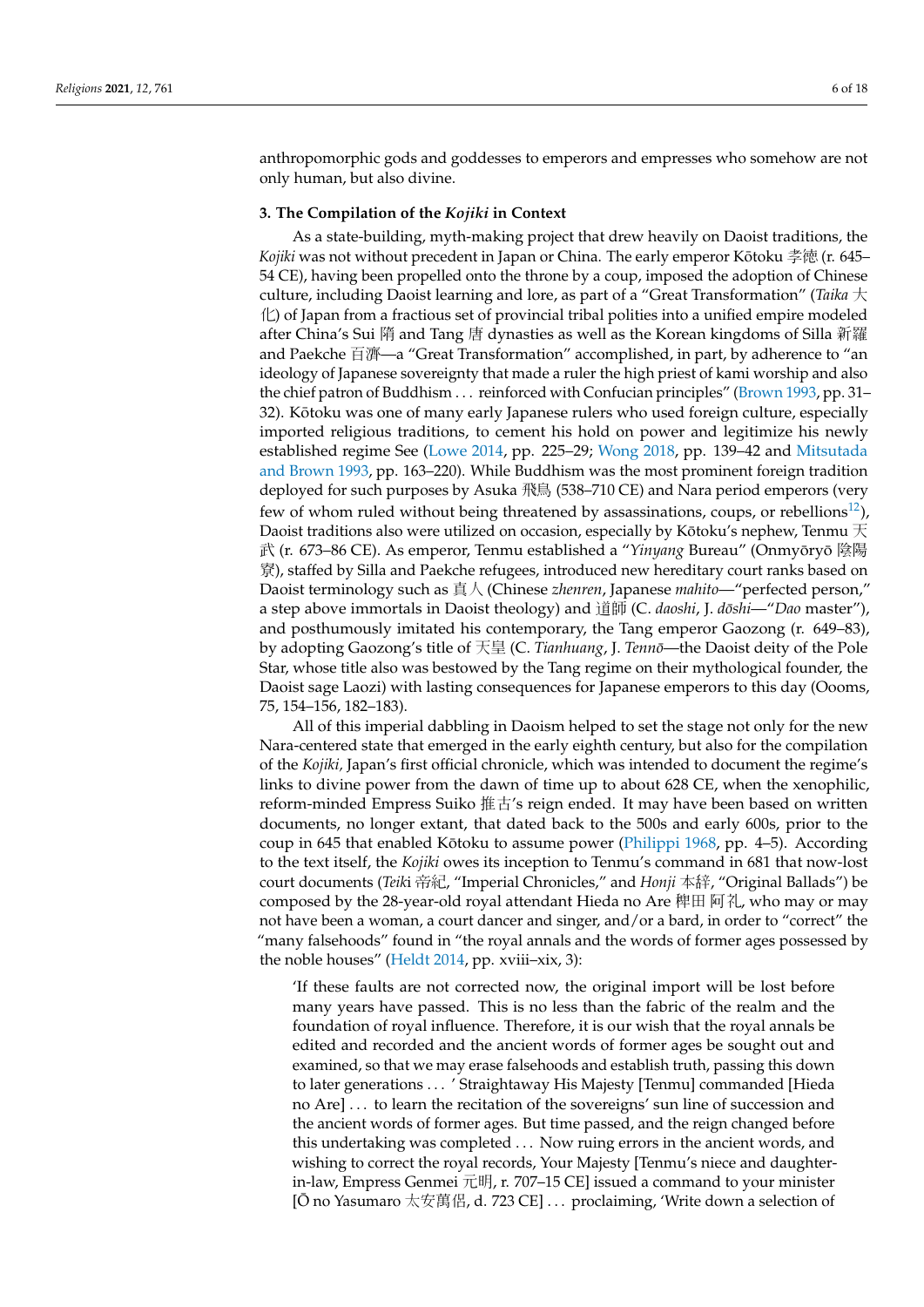the ancient words recited at royal command by [Hieda no Are] . . . and present them to us . . . In humble obedience to this royal command, I compiled a detailed account ... The content of this account starts with the beginning of heaven and earth and ends with the sovereign who reigned at [Oharida 小墾田, site of Empress Suiko's palace in what now is Nara prefecture's Takaichi 高市 district] [\(Heldt](#page-16-13) [2014,](#page-16-13) pp. 3–5).

One of the most *Daoisant* qualities of the *Kojiki* is its occasional lack of clarity. To some extent, that is a result of its reliance upon Chinese characters to transcribe both the sounds and the meanings of Japanese language See [\(Philippi](#page-17-12) [1968,](#page-17-12) pp. 26–30), a problem that leads to a multitude of other problems:

The dissonances that resulted from the harnessing together of two forces as powerfully antagonistic to each other as we shall see Japanese matter and Chinese script to be created a primitive and almost geological strain that permanently fractured the surface of the entire semiotic field of culture. This important semiotic fracture continued thereafter to spread itself over a thousand years and more of Japanese cultural history . . . Japan and China are not merely two different countries and cultures. Their languages belong to two groups that are not only entirely unrelated but appear almost exactly antithetical in their phonological, morphological, and syntactic systems, which is to say in their deepest linguistic structures. In terms of their contrast only . . . Chinese and Japanese can be, and often have been, characterized as, respectively, monosyllabic as opposed to polysyllabic, isolating as opposed to agglutinating, and uninflected as opposed to highly inflected [\(Pollack](#page-17-13) [1986,](#page-17-13) pp. 15, 19).

This observation should not be misconstrued as criticism, for in fact, "the Japanese were . . . making extremely sophisticated use of the Chinese writing system to record their own language," although the "complexity of this adaptation merely reflects that of the underlying problems" [\(Pollack](#page-17-13) [1986,](#page-17-13) p. 36). The *Kojiki's* compiler,  $\bar{O}$  no Yasumaro, is quite candid about the challenges of relying on Chinese orthography in the text's preface See [\(Heldt](#page-16-13) [2014,](#page-16-13) pp. 4–5 and [Philippi](#page-17-12) [1968,](#page-17-12) pp. 43–44).

The text is not only heterogeneous in terms of its form, but also in terms of its content, which is a grab-bag of narratives, etymologies, poems, and genealogies. Genealogies are especially important within the text, given that it was compiled at "a time when noble families based their claims for distinction on ancestry ... [and] falsification of family records . . . [had] reached alarming proportions" [\(Philippi](#page-17-12) [1968,](#page-17-12) p. 6). Paramount among Japan's noble families of the era, of course, was the imperial lineage, which the *Kojiki* links to the solar deity Amaterasu 天照, whom the text depicts as paramount among the gods from prehistoric times, although modern scholarship has reconstructed this deity's origins as a hybrid of various other deities connected with both the sacred mountain Miwa 三輪 (called Mimoro 三諸 in the *Kojiki*) in Nara prefecture and the seaside shrine of Ise 伊勢 in Mie  $\equiv$   $\pm$  prefecture, where the first shrine to Amaterasu as official imperial ancestor was established by Tenmu about thirty or so years prior to the compilation of the *Kojiki* as a gesture of thanksgiving for his victory in the civil war that brought him to the throne in 672 CE. See [\(Akima](#page-15-8) [1993,](#page-15-8) pp. 141–98; [Mori](#page-16-14) [2003,](#page-16-14) pp. 34–35).

The *Kojiki* appears to have been supplanted by the slightly later Nara period chronicle, the *Nihon shoki* 日本書紀 ("Chronicles of Japan," c. 720 CE), and then largely neglected for centuries thereafter, but by the Edo  $II\bar{P}$  period (1603–1868 CE) it had been reclaimed by advocates of nationalistic scholarship (*kokugaku* 国学) as a scriptural text of the Shintō tradition, then on the cusp of being separated from its millennium-long symbiosis with Buddhism, in part because "it all but ignores the Buddhist religion that had been an integral element of Japanese culture from the sixth century onward" [\(Heldt](#page-16-13) [2014,](#page-16-13) p. xxii). For the purposes of this essay, however, it is the very first passage (lines 2–3) in the text's preface (序) that is most important.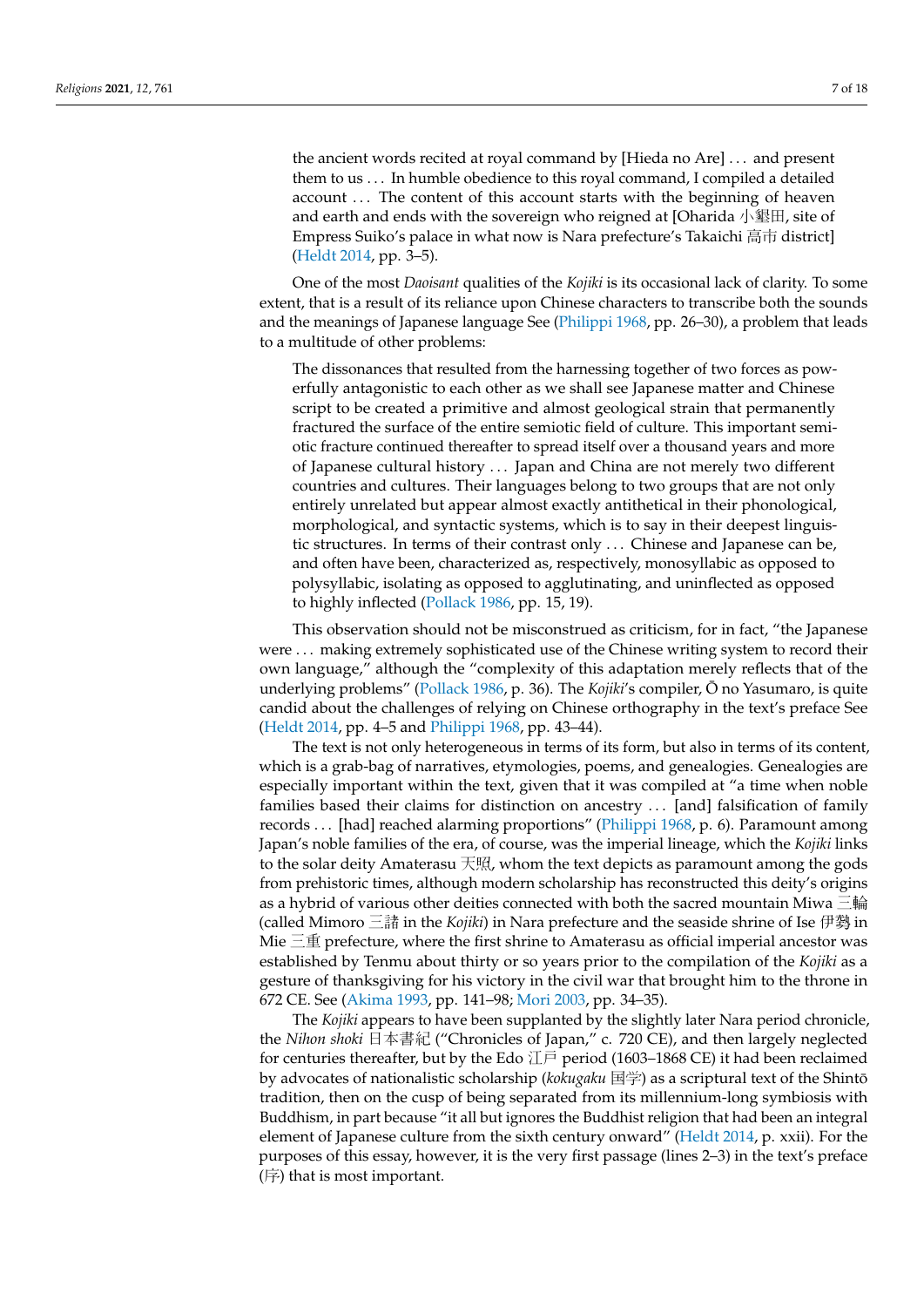## **4. The** *Kojiki* **Preface: Daoist Cosmogony in a Shinto Scripture ¯**

Following  $\bar{O}$  no Yasumaro's rhetorical introduction (臣安萬侶言, "I, Yasumaro, say ... "), the next few lines of the preface are as follows (the English translation given here, in which key Chinese terms are rendered as they would be pronounced in modern Mandarin in order to highlight their presence in the text, is based on the work of both Heldt and Philippi):

| Line | Text                                                                                                 |
|------|------------------------------------------------------------------------------------------------------|
| 2    | 夫混元既凝                                                                                                |
|      | When the primordial chaos [hunyuan $\ddot{\mathbb{E}}$ [ $\ddot{\mathbb{E}}$ ] had begun to condense |
|      | 氣象未效                                                                                                 |
|      | and vital energy $\left[qi\right]\overline{A}$ and physical forms had not yet appeared,              |
|      | 無名無爲                                                                                                 |
|      | namelessly and effortlessly [wuwei 無鳥],                                                              |
|      | 誰知其形                                                                                                 |
|      | who can know how it was formed?                                                                      |
| 3    | 然乾坤初分                                                                                                |
|      | Thus the heavenly [qian 乾] and the earthly [kun 坤] first divided, and                                |
|      | 参神作造化之首                                                                                              |
|      | the three deities [ <i>canshen</i> 参神] were the first to be created.                                 |
|      | 陰陽斯開                                                                                                 |
|      | The receptive [ $y$ <i>in</i> 陰] and the active [ $y$ <i>ang</i> 陽] thus began, and                  |
|      | 二靈爲群品之祖                                                                                              |
|      | these two spiritual powers [ $erling \equiv \frac{1}{2}$ ] became ancestors to all things.           |

As Philippi remarks, "The whole paragraph is thoroughly Chinese in its conception" [\(Philippi](#page-17-12) [1968,](#page-17-12) p. 37, n. 3). That the passage relies heavily on Chinese terminology is clear, but to what extent can this terminology be described as Daoist? Or is it merely *Daoisant*? A line-by-line explication of this passage may allow these questions to be answered.

<span id="page-7-0"></span>**Line 2:** 夫混元既凝。氣象未效。無名無爲。誰知其形。

The passage begins prior to the introduction of order to the cosmos. For a text that is preoccupied with anthropomorphic deities who meet, mate, fight, and rule much like their human counterparts in the Japanese imperial lineage, it is striking to see both how agnostic this cosmogony is about the precise author(s) of the cosmic order ("who can know how it was formed?"), as well as how insignificant such deities are at the beginning of the universe, when they do not yet even exist. Here we do not find a creator god, but rather a self-creating cosmos. The story told here strongly resembles the cosmogonies found in Daoist texts, especially the so-called "Proto-Daoist"[13](#page-15-9) writings collected under the titles *Zhuangzi* 莊子(c. 300s BCE—see [Roth](#page-17-14) [1993\)](#page-17-14), *Laozi* (c. 300s BCE at earliest, but in its present form probably several centuries later—see [Boltz](#page-15-10) [1993\)](#page-15-10), and *Huainanzi* 淮南 子 (c. 100s BCE—see [Le Blanc](#page-16-15) [1993\)](#page-16-15), but which also connect to cosmological themes and terminology found in later sectarian Daoist traditions that are contemporary with the *Kojiki*, such as the "Twofold Mystery" (*chongxuan* 重玄) tradition that thrived in Tang China<sup>[14](#page-15-11)</sup>.

<span id="page-7-2"></span><span id="page-7-1"></span>The first key term in line 2 is *hunyuan* 混元 ("primordial chaos," or more literally, "the chaos of origin"). The character *hun* 混 ("confused, dirty, mixed-up") forms part of several compounds in classical Chinese that are used in Daoist texts to describe the formless, disorganized condition of the universe prior to its bifurcation into *yin* 陰 and *yang* 陽. These include *hundun* 混沌/渾沌, *hunlun* 混淪, and *hundong* 混洞 [\(Robinet](#page-17-15) [2013,](#page-17-15) p. 524). This shapeless, egg- or womb-like mass of undifferentiated cosmic stuff is said to have preceded all form as we know it, which leads to the association of this primordial cosmic fecundity with both caverns (*dong* 洞) and gourds (*hu* 壺) in Daoist art, ritual, and texts<sup>[15](#page-15-12)</sup>. In recent centuries, *hunyuan* has lent its name to become the label for all kinds of Daoist paraphernalia and practices, including a form of "thunder magic" (*leifa* 雷 法, exorcistic ritual) practiced by rural Daoist clergy [\(Xu](#page-17-16) [2017,](#page-17-16) pp. 141–59). See also [\(Reiter](#page-17-17) [2007\)](#page-17-17), the headdress worn by practitioners of Quanzhen 全真 (Complete Perfection) Daoism (known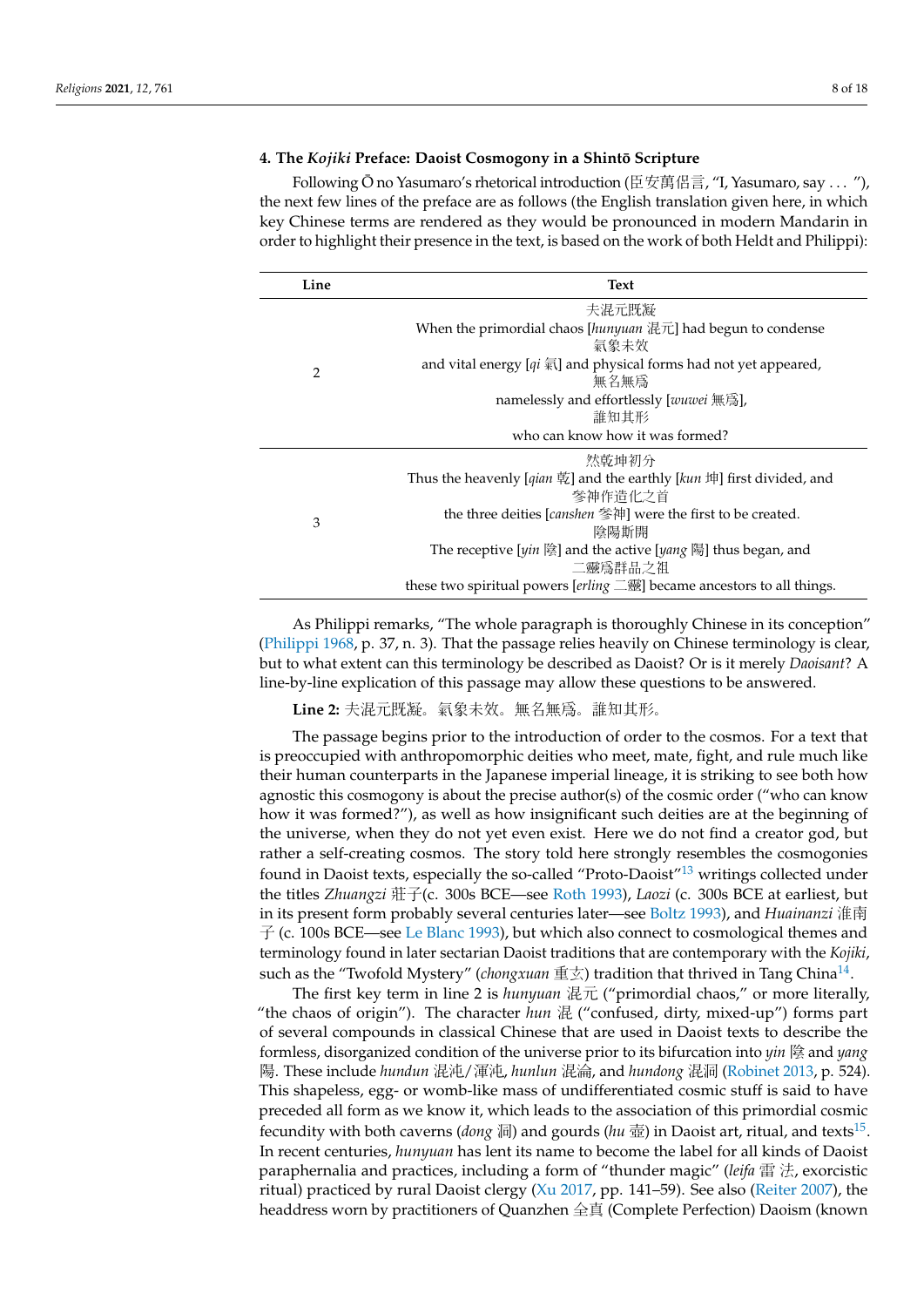as the *hunyuan jin* 混元巾, "primordial chaos turban") [\(Fung](#page-16-16) [2009\)](#page-16-16), a style of *gongfu* 功夫 (martial arts—*Hunyuan Pai* 混元派), and a modern system of *taiji* 太極 exercise developed by Feng Zhiqiang 馮 志 強 (1928–2012) See [\(Institute for Classical Asian Medicine](#page-16-17) [2021\)](#page-16-17). References to *hun, hundun,* and so forth in Daoist texts are too many to enumerate, but a few examples stand out. The twelfth, "Heaven and Earth" (*Tiandi* 天地) chapter of the *Zhuangzi* states that "all things return to their proper nature—this is called 'chaotic [*hun*] obscurity' (萬物復情 此之謂混冥)," thus linking both the origin and fulfillment of all things to *hun.* Chapter two of the *Huainanzi*, entitled *Chuzhen* 俶真 ("The Beginning of Reality"), quotes a bewildering cosmogonic passage from the second, "Discussion on Making All Things Equal" (*Chiwulun* 齊物論) chapter of the *Zhuangzi* and then offers its commentary:

有始也者

There was a beginning.

有未始有始也者

There was a not-yet-beginning to have something beginning.

有未始有夫未始有始也者

There was not yet beginning to have a not-yet-beginning to have something beginning.

有有也者 有無也者

There was something, and there was nothing.

有未始有夫未始有無也者

There was a not-yet-beginning to have something and nothing.

有未始有有始者 天氣始下地氣始上

'There was not yet beginning to have something beginning' refers to when the *qi* [vital energy] of Heaven began to descend and the *qi* of Earth began to ascend. 陰陽錯合 相與優遊競暢於宇宙之間

The *yin* and *yang* mixed and merged, wrangling and expanding in the space of the cosmos.

<span id="page-8-0"></span>被含和 繽紛蘢蓯 欲與物接而未成兆朕

Covering power [*de* 德] and containing harmony, confused and chaotic, they desired to connect with things $^{16}$  $^{16}$  $^{16}$ .

And chapter 14 of the Laozi describes a *hun* entity or a phenomenon (presumably *Dao* 道, the self-directing, self-transforming flow of the universe) that one may "look at, but not see ... listen to, but not hear ... [and] grasp, but not obtain" (視之不見...... 聽之不聞...... 搏 之不得), which then is provisionally labeled "balanced" (夷), "rare" (希), and "subtle" (微):

此三者不可致詰,故混而為一。

These three cannot be understood, therefore they are mixed [*hun*] to become one.

This association between undifferentiated unity and cosmic fertility is mirrored in other *Laozi* passages, such as chapter 25: 有物混成,先天地生 (There was something undifferentiated [*hun*] and complete—before Heaven and Earth, it was born).

Because of the Tang royal family's genealogical and propaganda interests in Laozi, the mythical author of the text that bears his name, as their primeval ancestor, in the seventh century CE Daoism became "implicated . . . in that most serious of traditional Chinese intellectual projects—the establishment of an ideal imperial order" [\(Bokenkamp](#page-15-2) [2020,](#page-15-2) p. 60). The *Laozi* consequently became extremely popular in Tang court circles and was available in multiple commentarial editions (including one written by the Tang emperor Xuanzong in 735 CE) as well as many colossal stone inscriptions located in prominent locations throughout the Tang capital, where they might easily have been seen by members of the eight Japanese delegations to Tang China (*kentōshi* 遣唐使) sent by the Asuka court between 630 and 704 (see [Boltz](#page-15-10) [1993,](#page-15-10) pp. 277–80; [Wong](#page-17-11) [2018,](#page-17-11) pp. 98–99 and [Von Verschuer](#page-17-18) [2006,](#page-17-18)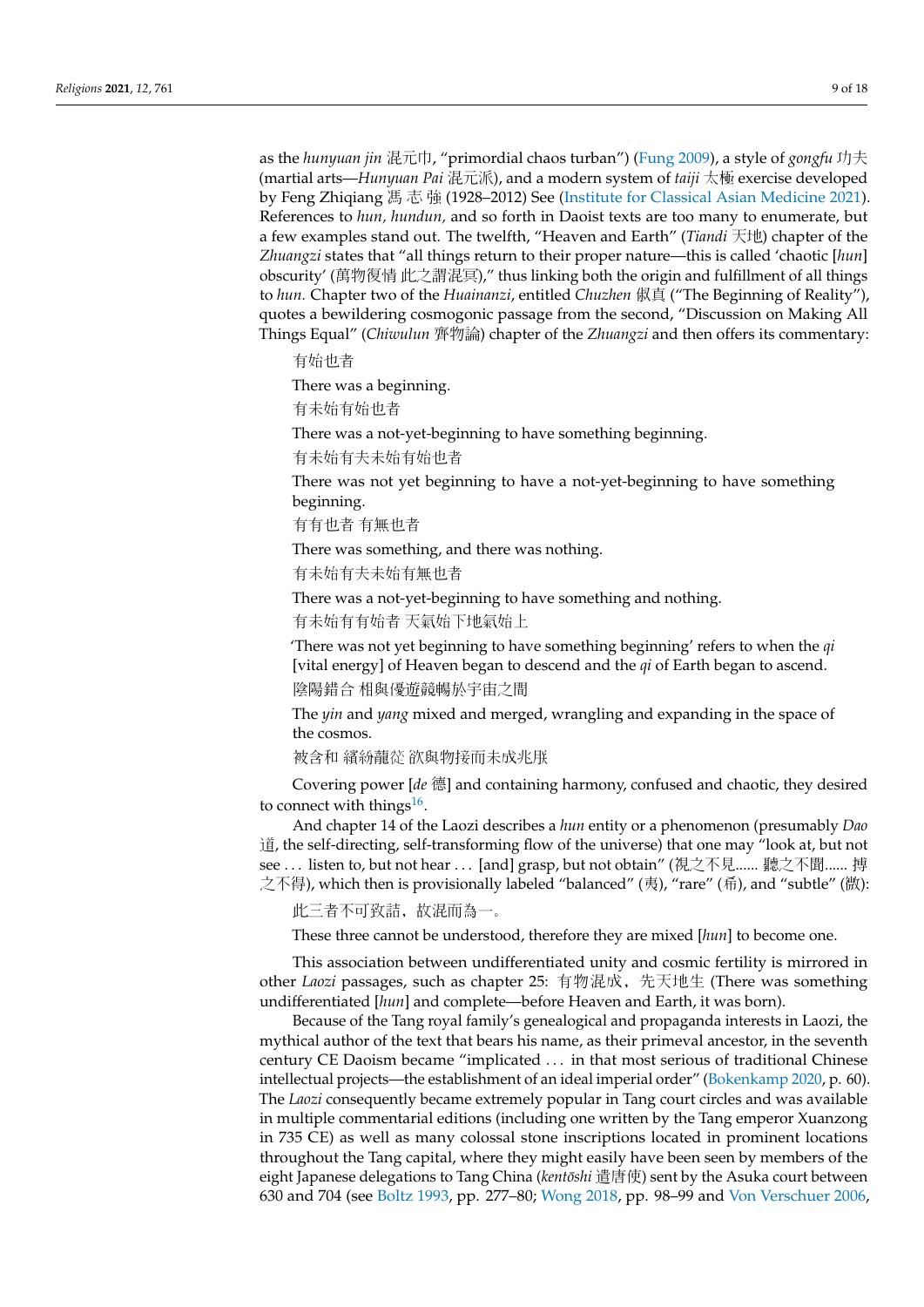pp. 1–22). The appetite of the late Asuka and early Nara Japanese courts for Tang fashions included a general taste for what T. H. Barrett has called the "state Taoism" of the Tang emperors (see [Barrett](#page-15-14) [2000,](#page-15-14) pp. 15, 16, 18). Certainly, later Japanese visitors such as Fujiwara no Kiyokawa 藤原 清河 (d. 778 CE) were given special access to Daoist worship sites that ordinarily were reserved exclusively for members of the Tang royal family as a diplomatic courtesy [\(Wang](#page-17-10) [2005,](#page-17-10) p. 185). It also was the case that, like their predecessors under the Sui dynasty, Daoist institutions in the Tang capital (which enjoyed lavish government support) worked hard to distribute copies of key Daoist texts to communities as far away as Dunhuang 敦煌 in modern China's Gansu 甘肃 province, which is more than 1700 km from the present-day city of Xi'an  $\overline{\text{H}}\overline{\mathcal{L}}$ , site of the Tang regime [\(Barrett](#page-15-15) [1996,](#page-15-15) pp. 23, 26). If hand-copied manuscripts of the *Laozi* could reach Dunhuang, might they not also have reached Nara?

In an important article, Nelly Naumann argues for the influence of Han dynasty Chinese thought, particularly the cult of the Pole Star (worshiped as *Taiyi* 太一), on the intellectual and religious imaginary of the emperor Tenmu, and subsequently upon the construction of the cosmogony found in Kojiki's preface [\(Naumann](#page-16-18) [1995,](#page-16-18) pp. 3–5).While it seems certain that Tenmu's court was responsible for setting the *Kojiki* project in motion, it seems far from certain that early eighth-century Chinese-educated elites would restrict themselves to Han era sources for inspiration, especially when one considers the enormous influence of the contemporary Tang dynasty on the Nara court that ultimately executed Tenmu's apparent wishes. Thus, it makes sense to look for more immediate models in works that are closer to the Nara court in time and temperament—the Daoist texts then current in Tang China. As for the phrase *hunyuan*, it appears in the title of almost a dozen sectarian Daoist texts and figures prominently in the content of many others, such as the *Taishang laojun kaitian jing* 太上老君開天經 (*Scripture on the Opening of Heaven by the Most High Lord Lao*) [\(Verellen](#page-17-19) [2004,](#page-17-19) pp. 108–9). This Six Dynasties (220–589 CE) text describes Laozi as *Taishang laojun* 太上老君 ("the Supreme Venerable Sovereign" or "the Most High Lord Lao"), who also is known by the names *Daode tianzun* <sup>道</sup>德天<sup>尊</sup> ("the Heavenly Worthy of the Way and its Power") and *Hunyuan laojun* 混元老君 ("Lord Lao of Primeval Chaos"). This deified Laozi is said to have inhabited the "primordial chaos" (*hunyuan*) described by the *Laozi* and other Daoist texts as antecedent to the emergence of cosmic order, which includes his creation of the Earth and the sky, after which he manifested himself in human form to impart scriptural truths to wise rulers and their righteous subjects. However, his "unfathomable true form" (*zhenxing buce* 真形不測) is said to be without name or shape, and another text, the *Hunyuan huangdi shengji* 混元皇 帝聖紀 (*Sage Record of the Emperor of Primeval Chaos*), "compares the marvelous Lord Lao to the true Dao, both formless and invisible to ordinary eyes" [\(Huang](#page-16-19) [2012,](#page-16-19) p. 135). Yet another text, the *Taishang hunyuan zhenlu* <sup>太</sup>上混元真錄 (*The True Record of the Most High Primordial Chaos*), encourages practitioners to visualize the Dao within their own bodies as a means of gestating a kind of fetal Laozi through the blending and balancing of one's own vital energy (*qi* 氣) in its *yin* 陰 and *yang* 陽 aspects without conscious effort (*wuwei* 無爲), an "inner alchemy" (*neidan* 內丹) practice that was very much *au courant* in the late seventh and early eighth centuries [\(Eskildsen](#page-16-20) [2015,](#page-16-20) pp. 75–142). The seventh-century "Twofold Mystery" thinker Cheng Xuanying 成玄英 also writes about the role played by *qi* in the cosmogonic process that is the Dao, which then may be seen as a macrocosm for which the body of the practitioner becomes the microcosm [\(Assandri](#page-15-16) [2009,](#page-15-16) pp. 105–8). Contemplative focus on the deified Laozi, the personification of *hunyuan*, as the avatar of the Dao's serenity and pluripotentiality thus becomes a way to cultivate those powers and attributes within oneself.

<span id="page-9-0"></span>In line 2, the story of creation begins with primordial chaos (*hunyuan*)—personified by Laozi as *Taishang laojun* in Daoist cosmology—as "that which is beginning" (有始也者), but which has not yet manifested as vital energy (*qi*) or physical form, remaining nameless (無 名) and acting effortlessly (無爲), remaining beyond the ability of anyone to "know its form" (知其形) $^{17}$  $^{17}$  $^{17}$ . This cosmic fetus, which somehow contains the entirety of the universe-to-be,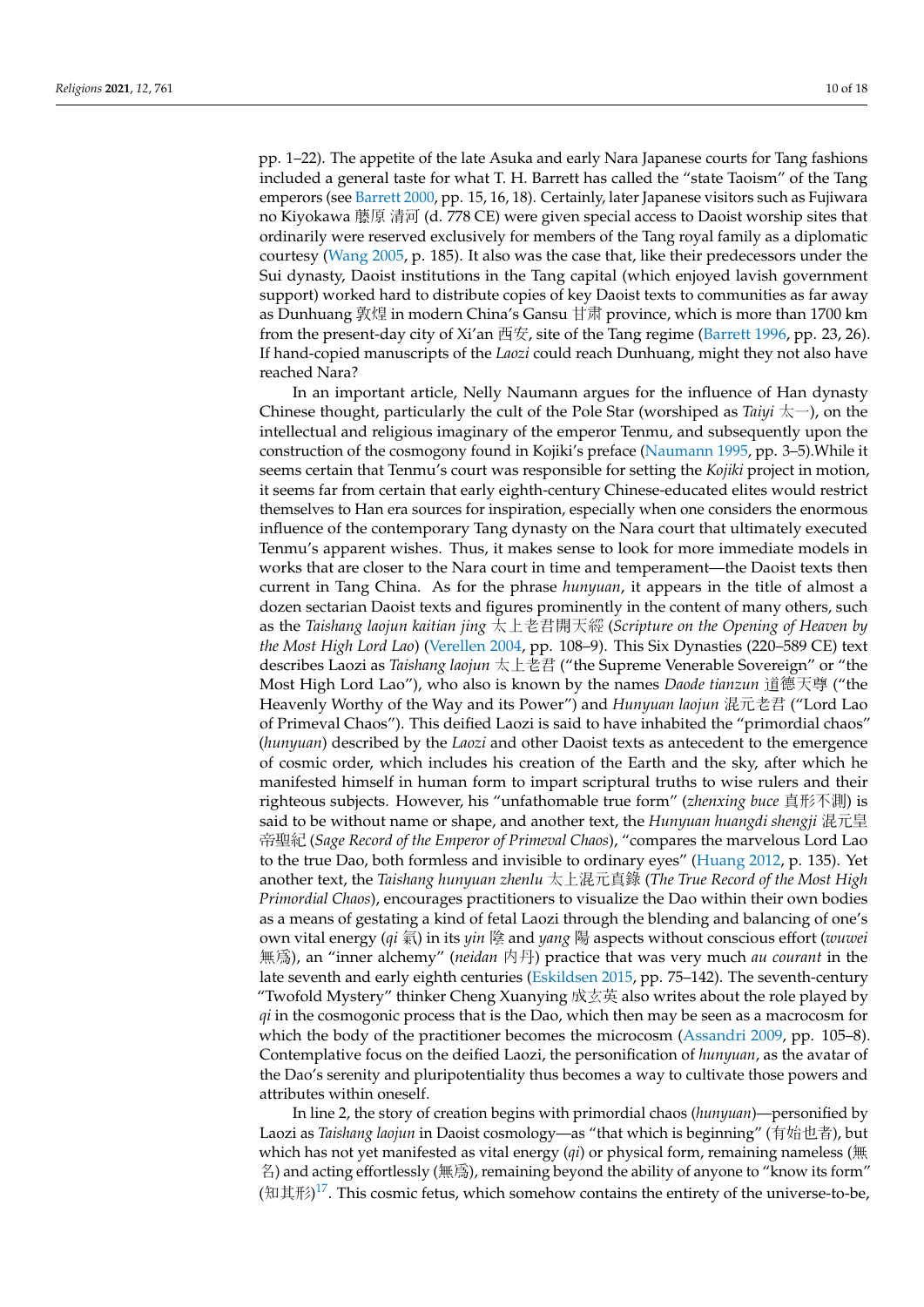is reminiscent of images found in the *Kojiki*'s rival text, the *Nihon shoki*, which also begins (1:1) with a cosmogony rooted in undifferentiated unity and primordial chaos:

古天地未剖

In ancient times, Heaven and Earth were not yet separated.

陰陽不分

*Yin* and *yang* were not yet divided.

渾沌如鶏子

They formed a primordial unity [*hundun*]—something like a bird's egg.

Compare this, as well as the *Kojiki* preface's cosmogony, with this passage from the twelfth chapter of the *Zhuangzi*:

<u>泰初有無 無有無名 . . . . .</u>

In the great beginning, there was nothing—nothing that could be named . . .

有一而未形 . . . . . .

It was one, but it was without form.

未形者有分 . . . . . .

That which was without form was divided . . .

Clearly, the grip of such cosmogonic imagery on the early Nara court imaginary was very strong. But the rhetorical anonymity of the creative power behind the cosmos reveals as well as conceals. Paradoxically, the *Kojiki*'s insistence that this primordial source of cosmic order cannot be named or known is the clearest giveaway of its true identity—the Dao (perhaps in its guise as the deified Laozi), which sectarian Daoist texts identify as the entity who "is nameless, and namelessly acts effortlessly (無名 無名故無為)" (*Zhuangzi* ch. 25, "*Zeyang* 則陽") and "namelessly existed before Heaven and Earth (無名天地之 始)" (*Laozi* 1)—the "Nameless Man" (*wuming ren* 無名人) who also is the "Creator" (*zaowu zhe* 造物者) in the seventh, "Response to High Kings" (*Ying diwang* 應帝王) chapter of the *Zhuangzi*. The cosmogonic drama—and the appropriation of more Daoist rhetoric continues in line 3.

**Line 3:** 然乾坤初分。參神作造化之首。陰陽斯開。二靈爲群品之祖。

The preoccupation with dyads and triads is a universal one across cultures, but the Daoist interest in twos and threes probably originates from a combination of influences from "Proto-Daoist" texts, the early Confucian divination manual known as the *Yijing* 易經 (*Book of Changes*), and Buddhist traditions. In addition to the usual *yin-yang* dyad, there are many groups of three in Daoist thought. This preoccupation may have begun with the cosmogony narrated in chapter 42 of the *Laozi*:

道生一 The Dao gave birth to one, 一生二 One gave birth to two, 二生三 Two gave birth to three, and 三生萬物 Three give birth to everything.

The *Taishang laojun kaitian jing* mentions the "three powers" (*sancai* 三才) of Heaven, Earth, and humankind, a cosmological concept derived from the *Yijing*. Lu Xiujing 陸修靜 (406–47 CE), an advocate for the Lingbao 靈寶 (Numinous Treasure) sect of Daoism that preceded the synthesis of Daoist sects under the Tang regime, seems to have borrowed his threefold classification for Daoist texts from the Buddhist *tripitaka* ("three baskets" of Buddhist scripture) and *triyana* ("three vehicles" for attaining Buddhist salvation) in order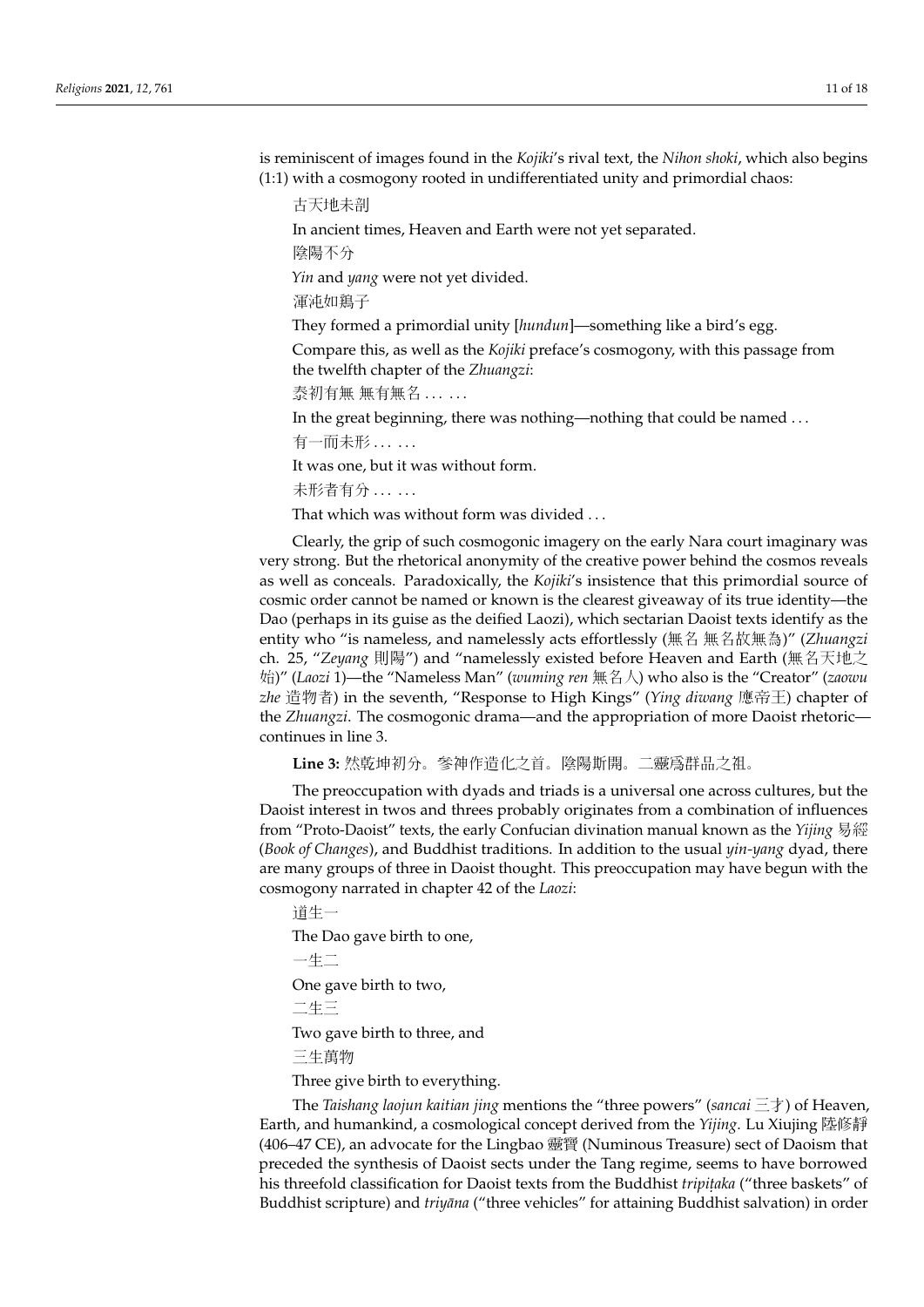to develop his *sandong* 三洞 ("three caverns") typology of scriptures, sects, and patron deities [\(Kohn](#page-16-5) [2001,](#page-16-5) pp. 119–21). By the early 500s, Daoist monument inscriptions included references to "three purities" (*sanqing* 三清), a divine trinity of space, power, and devotional focus that mirrors the older triad of Heaven, Earth, and humankind, and by the early Tang era, Daoist encyclopedias listed the members of this trinity as follows:

- 1. *Yuanshi tianzun* 元始天尊 ("Heavenly Worthy of Primordial Beginnings"—the phrase *yuanshi* 元始 is taken from the *Huainanzi*, while *tianzun* 天尊 is a Daoist adaptation of the Buddhist epithet *lokanatha/shizun* 世尊, "world-honored one"), a being of pure, undifferentiated *qi* who resides in the heaven of *Yuqing* 玉清 ("Jade Purity") and is responsible for the creation of Heaven and Earth, with which he himself then forms a kind of trinity;
- 2. *Taishang dadao jun* 太上大道君 ("Most High Lord of the Great Way"), also known as *Lingbao tianzun* 靈寳天尊 ("Heavenly Worthy of Numinous Treasure"), who resides in the heaven of *Shangqing* 上清 ("Upper Clarity") and is responsible for revealing scriptural texts to human beings for their salvation, rather like a Buddhist *bodhisattva*; and
- 3. the aforementioned *Taishang laojun* ("Most High Lord Lao"), also known as *Daode tianzun* ("Heavenly Worthy of the Way and Power") or *Hunyuan laojun* ("Lord Lao of Primeval Chaos"), the deified Laozi, who resides in the heaven of *Taiqing* 太清 ("Great Purity") and is specifically responsible for the text of the *Laozi* as well as other interventions in history on behalf of humanity $^{18}$  $^{18}$  $^{18}$ .

<span id="page-11-0"></span>Given this Daoist fascination with twos and threes, which not only order texts and sects but also gods and heavens, it is difficult to imagine any Chinese-educated reader of the *Koijiki* preface could avoid reflecting on Daoist themes when reading in line 3 about how the "two spiritual powers" (*erling* 二靈) of Heaven and Earth (corresponding to the *qian* 乾 and *kun* 坤 diagrams found in the *Yijing,* which in turn signify *yang* and *yin*, respectively) generated a triad of deities (*canshen* 參神), through whom all other things were brought forth.

Read from this perspective, it seems more likely that line 2's "primordial chaos" (*hunyuan*), devoid of name and form, that effortlessly (*wuwei*) brings forth *yin* and *yang* would be interpreted by an audience familiar with Tang Daoism as *Yuanshi tianzun* rather than *Taishang laojun*, as previously suggested. Yet the plasticity and heterogeneity inherent to Daoist traditions makes it possible for both interpretations to coexist. In actual practice, Daoists frequently interchanged members of the "three purities," which were understood as both three and one, equally but differently revelatory of the Dao, and these two members of the trinity, in particular, sometimes were regarded as representations of one another [\(Kohn](#page-16-21) [2013,](#page-16-21) p. 843). While *Yuanshi tianzun* was unambiguously understood to be a creator deity, he also was identified with the Buddha, who in turn frequently was presented as having depended upon Laozi (*Taishang laojun*) for inspiration and guidance [\(Kohn](#page-16-5) [2001,](#page-16-5) pp. 89, 95).

<span id="page-11-1"></span>Of course, a more straightforward reading of the *Kojiki* implies line 3's "three deities [*canshen* 參神] [who] were the first to be created" are the creator deity Ame-no-mi-nakanushi 天之御中主神 ("Divine Lord Defender of the Center of Heaven," or as Heldt translates it, "Master Mighty Center of Heaven") and his pair of companion deities, the male Takami-musu-hi 高御産巣日神 ("Tall Defender of the Childbearer of the Sun's Nest," or, in Heldt's translation, "Lofty Growth") and his apparent consort, the female Kami-musu-hi 神産巣日 ("Sacred Childbearer of the Sun's Nest," or, as Heldt puts it, "Sacred Growth"), who are listed as they are created by primordial chaos in precisely this sequence in *Kojiki* 1:1 [\(Heldt](#page-16-13) [2014,](#page-16-13) p. 7 and [Philippi](#page-17-12) [1968,](#page-17-12) p. 47). But it is striking that the Daoist cosmogonic motifs seen in the *Kojiki*'s preface repeat themselves here, beginning with the emergence of a heavenly ruler-figure from Heaven and  $Earth^{19}$  $Earth^{19}$  $Earth^{19}$ , with whom he forms a kind of trinity, followed by the appearance of binary complementarity in the form of the *yin*-identified Kami-musu-hi and the *yang*-identified Takami-musu-hi. [Heldt](#page-16-13) [\(2014,](#page-16-13) p. 228) notes that Ame-no-mi-naka-nushi's "name could evoke the Six Dynasties Daoist belief in a heavenly sovereign ruling over the world at its beginning"—in other words, *Yuanshi tianzun.* Nor do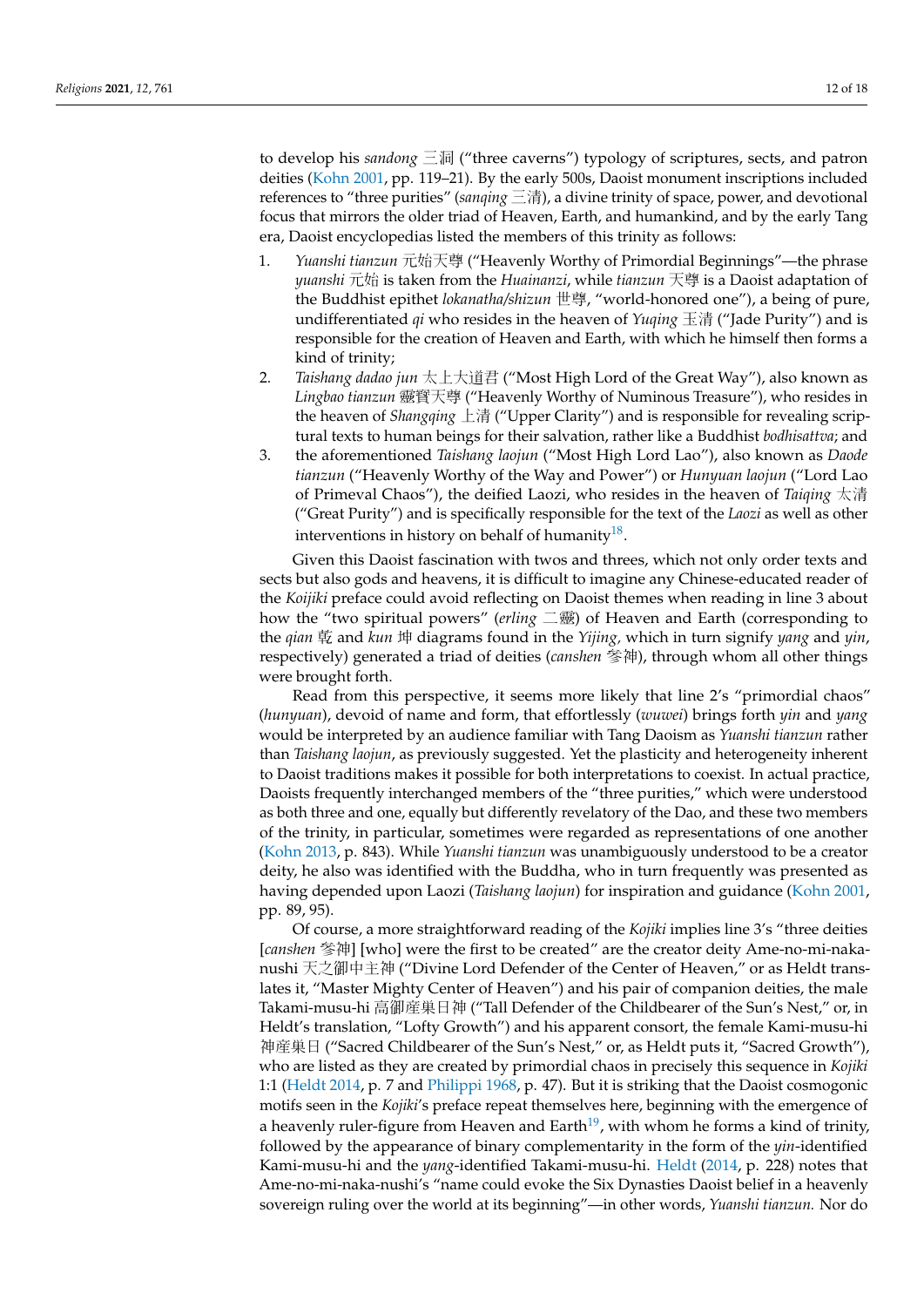any of these deities seem as earthy, immanent, and rooted in Japanese soil as those who follow in *Kojiki* 2:2 onward. *Kojiki* 1:1 concludes with the statement that "their forms were not visible" (隱身也—literally, "*yin* were their bodies"). They are ethereal, transcendent "heavenly deities" (天神), as described in *Kojiki* 1:3. As [Philippi](#page-17-12) [\(1968,](#page-17-12) p. 397) notes, "[i]t is clear that th[ese] . . . accounts . . . had little basis in popular tradition and . . . were the intellectual products of the literati familiar with Chinese culture who were charged with editing a national mythology" [\(Philippi](#page-17-12) [1968,](#page-17-12) p. 397). These deities seem far closer to the abstracted and remote figures of the Daoist *sanqing* than to the trickster storm god Susanoo スサノオ or his sister Amaterasu—beings who defecate, deceive, and otherwise behave much more like human beings than the distant lords of celestial realms.

#### **5. Conclusions**

This essay began with several questions—whether and how the Chinese tradition of Daoism influenced Japanese culture, whether the "*Daoisant*" (tending toward Daoism) emulation and appropriation of Daoist ideas, images, institutions, and practices amounted to "influence" by Daoism, and with what criteria one might identify aspects of culture as "Daoist," whether in China or Japan. The clear modeling of the cosmogonic passage found in the *Kojiki* preface on multiple elements of Daoist traditions should put to rest the first question of whether and how the Chinese tradition of Daoism influenced Japanese culture. It also is clear that the text's oblique invocation of Daoist cosmogonic tropes—including the narrative of a self-creating universe born of primordial chaos (*hun* and its related compounds) that develops in a sequence from unitary to binary to trinary, the themes of nameless (*wuming*), formless, effortless efficacy (*wuwei*), and references to the "Heaven" (*qian*) and "Earth" (*kun*) trigrams and hexagrams of the *Yijing*, not to mention *yin* and *yang*—is not deployed by the text's compilers in order to perform any vital work for Daoist traditions, per se. The point of the *Kojiki*, after all, is to advance the political fortunes and enhance the cultural capital of the Japanese royal family based in early eighth-century Nara by providing it with an impeccably divine genealogy. But the notion of grounding a Chinese-style court's authority in a set of highly abstract fables about the creation of the universe is extremely *Daoisant*—that is, it mirrors the nearly identical strategy of the early Tang court, which endorsed Daoism as a means of shoring up its somewhat fragile political legitimacy and strengthening its questionable cultural credentials. The Tang royal house, of course, did not invent such a move, for which there was abundant precedent in the Northern Wei 魏 (386–534 CE) and Northern Zhou 周 (557–81 CE) regimes that preceded theirs [\(Barrett](#page-15-14) [2000,](#page-15-14) p. 15). But one might say that the Tang perfected it, and that the Nara court then emulated and appropriated it—the very definition of the *Daoisant*. But does that make the *Kojiki* preface "Daoist"?

Debates about what is and is not "Daoist" resemble the endless and enervating debates about what is and is not "religious" that have mired the academic disciplines devoted to understanding religious phenomena in culture, history, and thought. Fortunately, there is a way out of such debates, and it is a way out of this one, too. That way lies in the direction of the "cultural repertoire" concept of religion, as theorized by Robert F. Campany:

[C]ultural repertoires . . . are not accessible to everyone in the same degree . . . [P]eople use culture more in situations of flux or novelty, when their lives are uncertain . . . A repertoire may contain different and indeed contradictory models of certain areas or aspects of life because these models answer different sets of questions; people resort to these models in their discourse about meanings and values even when they reject certain implications of each model as implausible, in part because each model describes something about the real constraints of life and institutions . . . If we imagine religions and cultures as repertoires, then everyone—not merely those who study religions but also those who participate in them—is potentially in the position of bricoleur, syncretist, and comparativist [\(Campany](#page-15-20) [2003,](#page-15-20) pp. 318–19).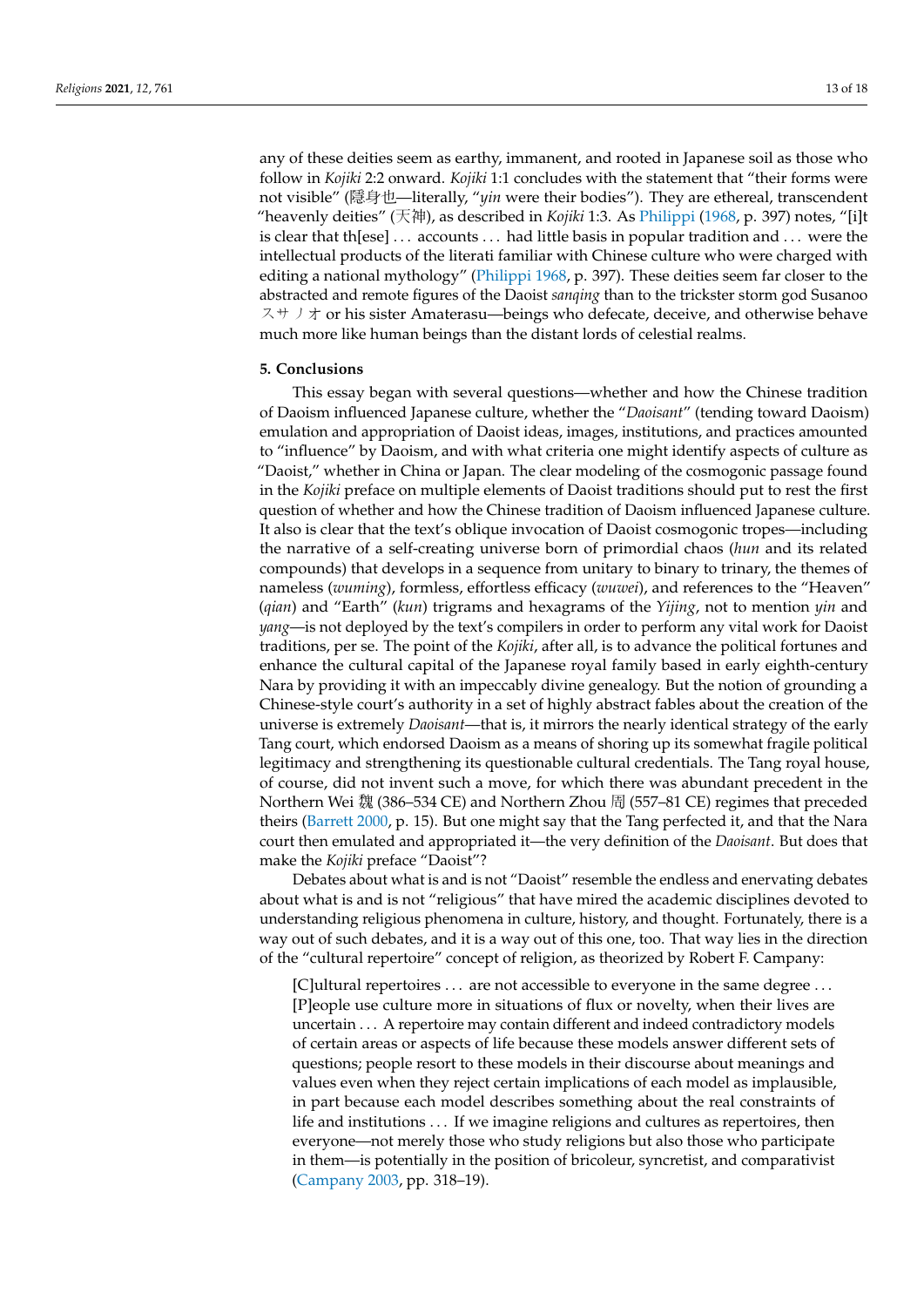Campany's shift away from seeing religions as "really existent things in the world; as organisms; as hard-sided, clearly demarcated containers of people and things; and as agents" [\(Campany](#page-15-20) [2003,](#page-15-20) p. 319) is a movement toward talking about "'religion' in a nontheological way . . . fundamentally talking about culture in the sense of institutions imbued with symbolic meaning through collective recognition" [\(Fitzgerald](#page-16-22) [2003,](#page-16-22) p. 17). Thinking of both "Daoism" and the "*Daoisant*" as cultural repertoires rather than as "religions" abstract entities that are not people, but which scholars and laypersons alike often speak about as if they were people (performing actions, feeling in certain ways, etc.)—enables one to sidestep the interminable arguments that have sidelined scholarship for decades:

Religions do not exist, at least not in the same way that people and their textual and visual artifacts and performances do. And when religions are metaphorically imagined as doing things, it becomes harder to see the agents who really and nonmetaphorically do things: people [\(Campany](#page-15-20) [2003,](#page-15-20) p. 319).

After all, it was not "Daoism" or even the "*Daoisant*" that prevailed in a seventhcentury coup to seize power in the Japanese archipelago, looked to the Tang and other Chinese regimes for tactics and resources for remaining in power, and ordered the invention of a grand Chinese-style mythological narrative to be tacked onto pre-existing native tales of gods and ancestors. It was people who did these things—seventh- and eighth-century Chinese-educated people who lived in Japan's Nara prefecture at the beginning of a new social era for the archipelago. Daoism and the *Daoisant* can influence nothing, because by themselves, they cannot do anything and do not actually exist. Human agents can and do influence texts such as the *Kojiki* preface, but when they do so, they must choose from cultural repertoires—the collection of ideas, images, institutions, and practices available to them through their cultural contacts and social relationships, and through which the drama of social identity is both scripted and performed by very real human actors.

[S]uch alleged things as "Daoism" . . . are helpfully seen as "imagined communities" . . [W]e [sh]ould search our texts for indications of the imagined communities to which they refer . . . We should think of the coherence of such imagined communities as something repeatedly claimed, constructed, portrayed, or posited in texts, rituals, and other artifacts and activities, rather than as simply given. Much of this claiming concerns the past: the importance of retrospective selection, organization, and classification by latecomers as they tell the stories of communities they are in the process of imagining, highlighting certain aspects of the past and creatively forgetting others, cannot be overstated. Processes of the (again often retrospective) construction of lineages and the selection and arranging of scriptural canons are places where the process of community-imagining can be observed especially clearly. As we observe such processes at work, we will notice common touchstones, things referred to again and again—certain words, figures, stories, or texts—but how these are portrayed, used, and interpreted may vary so dramatically that the mere notation of references to them gains us very little [\(Campany](#page-15-20) [2003,](#page-15-20) pp. 316–17).

Searching the earliest scripture of the Shintō tradition—for that is what the Kojiki eventually became—for the "imagined community" of Daoism reveals that "Daoism," at least in this text, is a cultural repertoire from which the text's compilers eclectically chose those elements that seemed most suitable to the task with which they were charged. To be "Daoist" is to be "*Daoisant*"—tending toward Daoism, or more accurately, tending to select items from the cultural repertoire called "Daoism" when the situation requires "community-imagining". These "common touchstones, things referred to again and again certain words, figures, stories, or texts . . . are portrayed, used, and interpreted [in ways that] . . . may vary so dramatically," to be sure, but insofar as they form part of the cultural repertoire of Daoism and help to sustain the "imagined community" of Daoism, they are Daoist, and so are those who appropriate and emulate them. If that is not "social being," then one has to ask, what is? From this perspective, the compilers of the *Kojiki* and their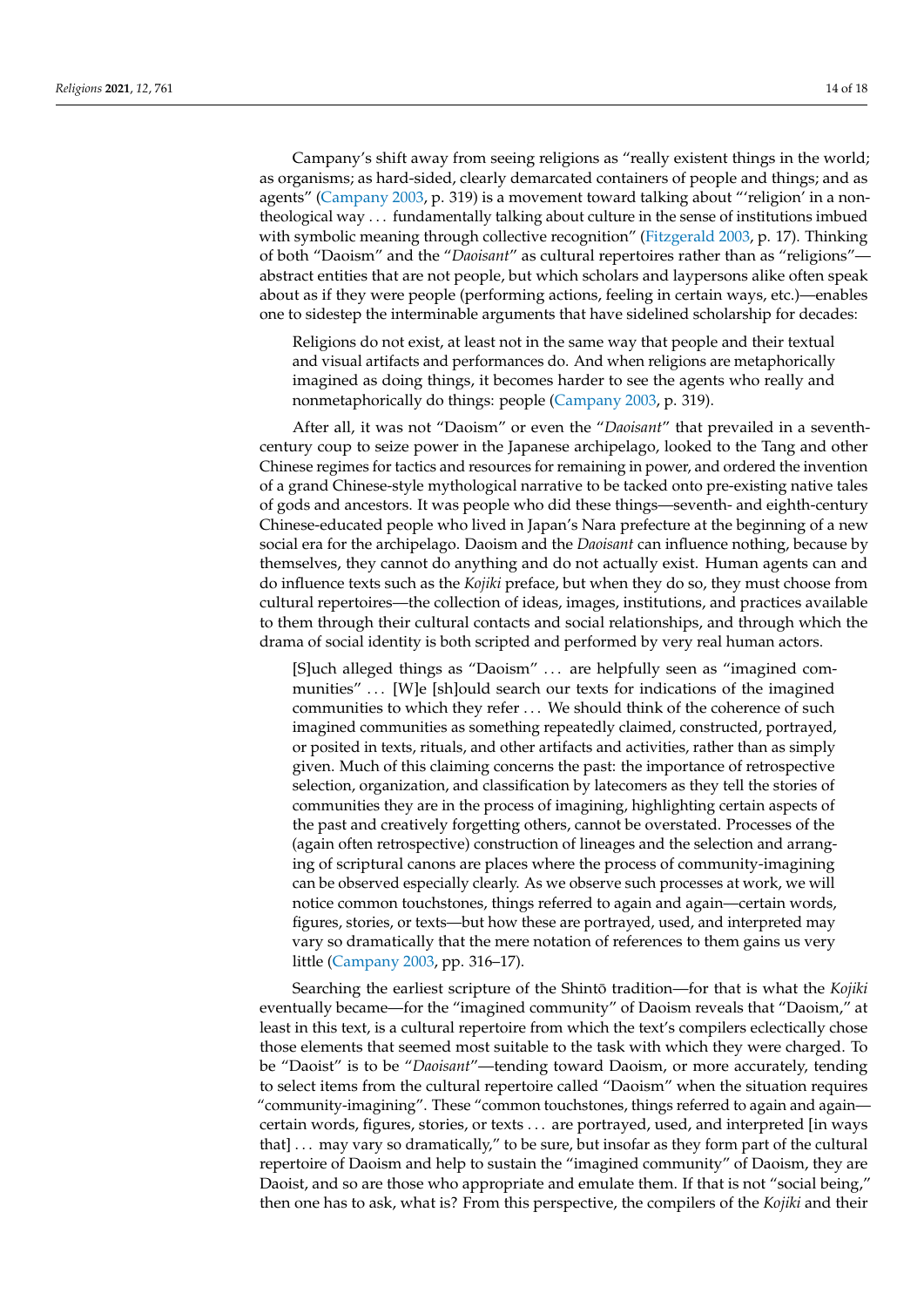royal patrons in early eighth-century Nara were no less, and no more, Daoist than those who infused the Tang court with ideas, images, institutions, and practices drawn from the sectarian Daoist imaginary.

Of both the *Kojiki* and the *Nihon shoki*, Philippi says, "in neither case can we be justified in looking to the Japanese official mythology—compiled for political purposes—for a satisfactory and lucid cosmogony" (397). Nor need one do so. A "satisfactory and lucid cosmogony" already is available, and it is the Daoist cosmogonic repertoire to which the *Kojiki*'s preface has left numerous clues, like so many breadcrumbs, for the Chineseeducated reader (and there was no other kind of reader in early Japan) to follow back to its primordial source. As lines 6 and 7 of the preface say:

故太素杳冥

Thus, though the primeval stuff of the cosmos [*taisu*太素] was dark and dim,

因本教而識孕土嶋之時

ancient teachings tell of the time when the Earth came to be and islands were born.

元始綿邈

And though the primeval beginning was far away and remote,

賴先聖而察生神立人之世

long-ago sages help us see when gods were born and people were established.

In the preface to the *Kojiki*, one can see very far indeed—past the city of Nara where the text was compiled to the abbeys, palaces, and scholars' retreats of Tang China and even further, in the land where the Daoist community first was imagined and from which its cultural repertoire would extend its reach to the "isles of the immortals" far to the east.

**Funding:** This research received no external funding.

**Institutional Review Board Statement:** Not applicable.

**Informed Consent Statement:** Not applicable.

**Conflicts of Interest:** The author declares no conflict of interest.

## **Notes**

- <span id="page-14-0"></span><sup>[1](#page-0-0)</sup> The variant spelling "Taoism," which predominates in Western scholarship dating before the 1990s and in popular culture to this day, is the result of the Wade-Giles system of romanizing Chinese language, which slowly ceased to prevail in the decades after the adoption of the pinyin romanization system by the People's Republic of China in 1962. Both "Taoism" and "Daoism" are derived from the same Chinese root word, dao 道, and are pronounced exactly the same. See [\(Carr](#page-16-23) [1990\)](#page-16-23).
- <span id="page-14-1"></span>[2](#page-0-1) See [\(Reischauer](#page-17-20) [1955\)](#page-17-20). The passage is located in卷 1 of the text: 「又問。有道士否。答云无道士。」 (CBETA 2021.Q3, B18, no. 95, p. 16a10)
- <span id="page-14-2"></span> $\overline{3}$  $\overline{3}$  $\overline{3}$ [\(Strickmann](#page-17-21) [1977\)](#page-17-21). See also [\(Kleeman](#page-16-24) [2016,](#page-16-24) pp. 1–3). For a discussion of Strickmann's work on this vexed question in Chinese studies, see [\(Nickerson](#page-16-25) [1997\)](#page-16-25).
- <span id="page-14-3"></span> $4$  Livia Kohn helpfully reviews much of the Japanese scholarship on Daoism and its influence upon Japanese religious culture in two related essays: [\(Kohn](#page-16-26) [1995,](#page-16-26) [1999\)](#page-16-27).
- <span id="page-14-4"></span>[5](#page-2-1) "Other East Asian Countries," in [\(Kohn](#page-16-5) [2001,](#page-16-5) pp. 207–10).
- <span id="page-14-5"></span>[6](#page-3-0) See [\(Teeuwen](#page-17-22) [2002\)](#page-17-22). This phenomenon of "native" religions developing in dialogue with "foreign" religions also appears in Korean cultural history. See [\(Huntley](#page-16-28) [1984\)](#page-16-28).
- <span id="page-14-6"></span>[7](#page-3-1) [Bokenkamp](#page-15-2) [\(2020,](#page-15-2) p. 569). On the often-surprising interplay between Daoist and Buddhist traditions in middle period China, see [\(Mollier](#page-16-8) [2008\)](#page-16-8).
- <span id="page-14-7"></span>[8](#page-4-0) See Zhenping Wang, "Appendix 1: A Chronology of China-Japan Relations from the First to the Ninth Centuries," in [\(Wang](#page-17-10) [2005,](#page-17-10) pp. 229–32).
- <span id="page-14-8"></span>[9](#page-4-1) On continental East Asian items in Yayoi and Kofun period tombs, see [\(Mizoguchi](#page-16-29) [2017,](#page-16-29) p. 572), fig. 34.7. On the broader history and significance of the exchange of such items in early East Asia, see [\(Richey](#page-17-23) [2020\)](#page-17-23).
- <span id="page-14-9"></span>[10](#page-4-2) See Shiji 史記, ch. 6 (Qinshihuang benji 秦始皇本紀), sec. 45. A similar episode in ch. 118 (Huainan Hengshan liezhuan 淮南衡山 列傳), sec. 19, describes the object of Xu Fu's quest as "divine alien things" (shenyiwu 神異物).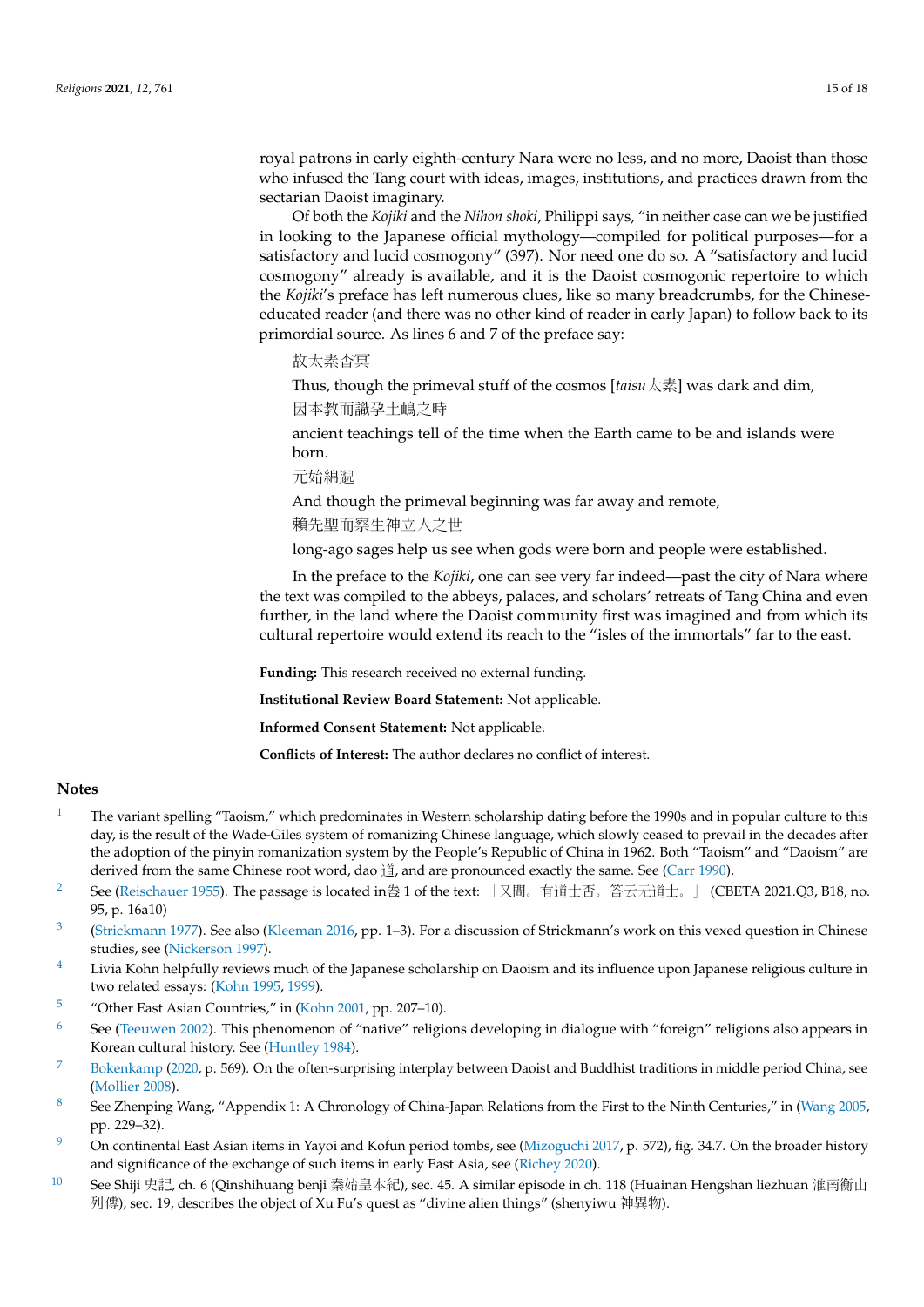- <span id="page-15-4"></span> $11$  On Daoism, healing, and the epidemiological aspects of Sino-Japanese contacts, see Como, ibid., and [\(Miura](#page-16-30) [2013,](#page-16-30) p. 459).
- <span id="page-15-7"></span>[12](#page-5-0) See Figure 1, "A Chronology of Japanese Military History, 500–1300," in [\(Farris](#page-16-31) [2020,](#page-16-31) p. xxii).
- <span id="page-15-9"></span>[13](#page-7-0) "Proto-Daoist" has become a way to describe texts that predate the third century CE and whose "social being" remains unknown, but whose themes and motifs anticipate many aspects of the sectarian Daoist traditions that began to take concrete social form beginning in the second century CE, many of which then adopted such "Proto-Daoist" texts as part of their scriptural canon. See [\(Miller](#page-16-32) [2008,](#page-16-32) pp. 1–2). Seidel notes that "many beliefs and practices of the early Taoist church (e.g., the bureaucratised heavenly and netherworldly hierarchies) had been the religion of a literate class outside of officialdom—village elders, exorcists and specialists in funerary rites—since at least the first century CE" [\(Seidel](#page-17-4) [1989,](#page-17-4) p. 237).
- <span id="page-15-11"></span>[14](#page-7-1) Regarding the dating of these texts, see [\(Roth](#page-17-14) [1993,](#page-17-14) pp. 56–57; [Boltz](#page-15-10) [1993,](#page-15-10) pp. 269–71; [Le Blanc](#page-16-15) [1993,](#page-16-15) pp. 189–90). On the "Twofold Mystery" Daoism of the seventh and eighty centuries CE, see [\(Assandri](#page-15-16) [2009\)](#page-15-16).
- <span id="page-15-12"></span><sup>[15](#page-7-2)</sup> [\(Girardot](#page-16-33) [1983,](#page-16-33) pp. 21–29). Girardot notes, in passing, the Japanese use of gourds as apotropaic symbols.
- <span id="page-15-13"></span><sup>[16](#page-8-0)</sup> [\(Puett](#page-17-24) [2000,](#page-17-24) p. 39). This passage from the Zhuangzi also attracted extensive commentarial attention from "Twofold Mystery" thinkers of the Tang era. See [Assandri](#page-15-16) [\(2009,](#page-15-16) pp. 97, 100–5).
- <span id="page-15-17"></span>[17](#page-9-0) In rendering wuwei 無爲 as "acting effortlessly," I am following the work of Edward Slingerland. See [\(Slingerland](#page-17-25) [2003\)](#page-17-25).
- <span id="page-15-18"></span><sup>[18](#page-11-0)</sup> [\(Little](#page-16-34) [2000,](#page-16-34) p. 231 and [Kohn](#page-16-5) [2001,](#page-16-5) p. 89). Precisely which three deities constituted the "three purities" has tended to change over time, depending upon dynastic politics and sectarian rivalries; this list merely reflects one early Tang understanding. See [\(Kohn](#page-16-21) [2013,](#page-16-21) pp. 840–44).
- <span id="page-15-19"></span> $19$  Heldt notes that Ame-no-mi-naka-nushi's "name could evoke the Six Dynasties Daoist belief in a heavenly sovereign ruling over the world at its beginning" [\(Heldt](#page-16-13) [2014,](#page-16-13) p. 228, sub "Master Mighty Center of Heaven")—in other words, Yuanshi tianzun.

## **References**

# **Primary Sources**

- Ennin 圓仁. Nittō guhō junreikōki入唐求法巡禮行記. Chinese Buddhist Electronic Text Association (CBETA), [http://tripitaka.cbeta.org/](http://tripitaka.cbeta.org/B18n0095) [B18n0095](http://tripitaka.cbeta.org/B18n0095) (accessed 20 August 2021).
- *Huainanzi* 淮南子. Chinese Text Project, Donald Sturgeon, <https://ctext.org/huainanzi> (accessed 20 August 2021).

*Huainanzi yizhu* 淮南子注*. Shanghai: Shanghai sanlian shudian, 2014*.

- *Laozi* 老子. Chinese Text Project, Donald Sturgeon, <https://ctext.org/dao-de-jing> (accessed 20 August 2021).
- Ma Xulun 马叙伦. Laozi jiaogu <sup>老</sup>子校诂. Hong Kong: Taiping shuju, 1965.
- O no Yasumaro ¯ 太安萬侶*. Kojiki.* Japanese Historical Text Initiative, University of California at Berkeley, [https://jhti.berkeley.edu/](https://jhti.berkeley.edu/Kojiki.html) [Kojiki.html](https://jhti.berkeley.edu/Kojiki.html) (accessed 20 August 2021).

*Teisei Kokun Kojiki* 訂正古訓古事記. *Kyoto: Kawanami Gihei et al., 1803 ¯* .

Sima Qian 司馬遷. Shiji 史記. Beijing: Zhonghua shuju, 1975.

*Zhuangzi* 莊子. Chinese Text Project, Donald Sturgeon, <https://ctext.org/zhuangzi> (accessed 20 August 2021).

*Zhuangzi yin de* 莊子引得. Shanghai: Shanghai guji chubanshe, <sup>1986</sup>.

# **Secondary Sources**

- <span id="page-15-8"></span>Akima, Toshio. 1993. The Origins of the Grand Shrine of Ise and the Cult of the Sun Goddess Amaterasu Omikami. *Japan Review* 4: 141–98.
- <span id="page-15-16"></span>Assandri, Friederike. 2009. *Beyond the Daode Jing: Twofold Mystery in Tang Daoism*. Magdalena: Three Pines Press.
- <span id="page-15-15"></span>Barrett, Timothy H. 1996. *Taoism under the T'ang: Religion and Empire during the Golden Age of Chinese History*. London: Wellsweep Press.
- <span id="page-15-14"></span>Barrett, Timothy H. Shinto. 2000. Taoism in Early Japan. In *Shinto in History: Ways of the Kami*. Edited by John Breen and Mark Teeuwen. Honolulu: University of Hawai'i Press, pp. 13–31.
- <span id="page-15-0"></span>Bock, Felicia G. 1985. *Classical Learning and Taoist Practices in Early Japan, with a Translation of Books XVI and XX of the Engi-shiki*. Tempe: Arizona State University.
- <span id="page-15-2"></span>Bokenkamp, Stephen R. 2020. Daoism. In *The Cambridge History of China: Volume 2, The Six Dynasties, 220–589*. Edited by Albert E. Dien and Keith N. Knapp. Cambridge: Cambridge University Press, pp. 553–78.
- <span id="page-15-5"></span>Bokenkamp, Stephen R. 1994. Time After Time: Taoist Apocalyptic History and the Founding of the T'ang Dynasty. *Asia Major (3rd Series)* 7: 59–88.
- <span id="page-15-10"></span>Boltz, William G. 1993. *Lao tzu Tao te ching* <sup>老</sup>子道德經. In *Early Chinese Texts: A Bibliographical Guide*. Edited by Michael Loewe. Berkeley: Society for the Study of Early China and the Institute of East Asian Studies, University of California, pp. 269–92.

<span id="page-15-1"></span>Bowring, Richard. 2016. Review of Jeffrey L. Richey, ed., Daoism in Japan. *Japonica Humboldtiana* 18: 203–7.

- <span id="page-15-6"></span>Brown, Delmer M. 1993. Introduction. In *The Cambridge History of Japan, Vol. I: Ancient Japan*. Edited by John Whitney Hall, Marius B. Jansen, Madoka Kanai and Denis Twitchett. Cambridge: Cambridge University Press, pp. 1–47.
- <span id="page-15-3"></span>Brown, Peter. 2013. *The Rise of Western Christendom: Triumph and Diversity, A.D. 200–1000, Tenth Anniversary Revised Edition*. Chichester: Wiley Blackwell.
- <span id="page-15-20"></span>Campany, Robert Ford. 2003. On the Very Idea of Religions (In the Modern West and in Early Medieval China). *History of Religions* 42: 287–319. [\[CrossRef\]](http://doi.org/10.1086/378757)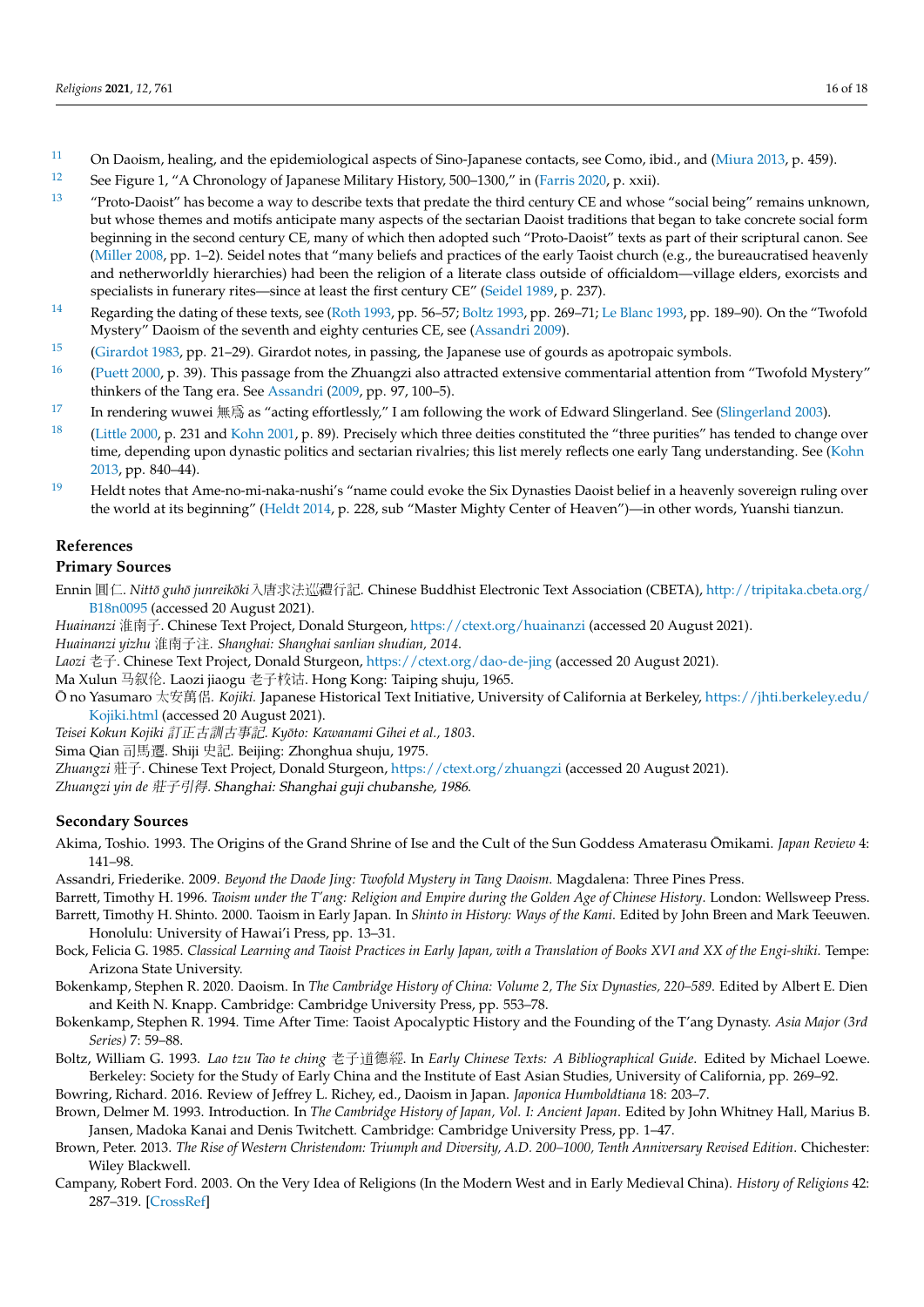- <span id="page-16-23"></span>Carr, Michael. 1990. Whence the Pronunciation of Taoism? *Dictionaries: Journal of the Dictionary Society of North America* 12: 55–74. [\[CrossRef\]](http://doi.org/10.1353/dic.1990.0004)
- <span id="page-16-10"></span>Como, Michael. 2015. Daoist Deities in Ancient Japan: Household Deities, Jade Women and Popular Religious Practice. In *Daoism* in Japan: Chinese Traditions and Their Influence on Japanese Religious Culture. Edited by Jeffrey L. Richey. London and New York: Routledge, pp. 24–36.
- <span id="page-16-7"></span>Drott, Edward R. 2015. 'To Tread on High Clouds': Dreams of Eternal Youth in Early Japan. *Japanese Journal of Religious Studies* 42: 275–317. [\[CrossRef\]](http://doi.org/10.18874/jjrs.42.2.2015.275-317)
- <span id="page-16-20"></span>Eskildsen, Stephen. 2015. *Daoism, Meditation, and the Wonders of Serenity: From the Latter Han Dynasty (25–220) to the Tang Dynasty (618–907)*. Albany: State University of New York Press.
- <span id="page-16-31"></span>Farris, William Wayne. 2020. *Heavenly Warriors: The Evolution of Japan's Military, 500–1300*. Leiden: Brill.
- <span id="page-16-22"></span>Fitzgerald, Timothy. 2003. *The Ideology of Religious Studies*. Oxford: Oxford University Press.
- <span id="page-16-6"></span>Friedman, Benjamin M. 2021. The American Exception: How Faith Shapes Economic and Social Policy. *Harvard Magazine*. January– February. Available online: <https://www.harvardmagazine.com/2021/01/feature-american-exception> (accessed on 20 August 2021).
- <span id="page-16-2"></span>Fukunaga, Mitsuji. 1982. *Dōkyō to Nihon bunka 道教と日本文化*. Kyoto: Jinbun Shoin.
- <span id="page-16-16"></span>Fung, Ying Seen Koon. 2009. 蓬瀛仙館 (FYSK) Daoist Culture Centre. Daoist Headdresses and Dress. FYSK Daoist Culture Centre Database. November 8. Available online: [https://en.daoinfo.org/index.php?title=Daoist\\_Headdresses\\_and\\_Dress](https://en.daoinfo.org/index.php?title=Daoist_Headdresses_and_Dress) (accessed on 20 August 2021).
- <span id="page-16-33"></span><span id="page-16-13"></span>Girardot, Norman J. 1983. *Myth and Meaning in Early Taoism: The Theme of Chaos (Hun-Tun)*. Berkeley: University of California Press. Heldt, Gustav. 2014. *The Kojiki: An Account of Ancient Matters*. New York: Columbia University Press.
- <span id="page-16-19"></span>Huang, Shih-shan Susan. 2012. *Picturing the True Form: Daoist Visual Culture in Traditional China*. Cambridge and London: Harvard University Asia Center.
- <span id="page-16-28"></span>Huntley, James Grayson. 1984. Religious Syncretism in the Shilla Period: The Relationship between Esoteric Buddhism and Korean Primeval Religion. *Asian Folklore Studies* 43: 185–98.
- <span id="page-16-17"></span>Institute for Classical Asian Medicine. 2021. Hunyuan Taiji. Available online: <https://www.classicaltaiji.org/hunyuan> (accessed on 20 August 2021).
- <span id="page-16-9"></span>Kidder, J. Edward, Jr. 1993. The Earliest Societies in Japan. In *The Cambridge History of Japan, Vol. I: Ancient Japan*. Edited by John Whitney Hall, Marius B. Jansen, Madoka Kanai and Denis Twitchett. Cambridge: Cambridge University Press, pp. 48–107.
- <span id="page-16-24"></span>Kleeman, Terry F. 2016. *Celestial Masters: History and Ritual in Early Daoist Communities*. Cambridge and London: Harvard University Asia Center.
- <span id="page-16-26"></span>Kohn, Livia. 1995. Taoism in Japan: Positions and Evaluations. *Cahiers d'Extrême-Asie* 8: 389–412. [\[CrossRef\]](http://doi.org/10.3406/asie.1995.1103)
- <span id="page-16-27"></span>Kohn, Livia. 1999. Daoism in Japan: A Comprehensive Collection. *Japanese Religions* 24: 197–208.
- <span id="page-16-5"></span>Kohn, Livia. 2001. *Daoism and Chinese Culture*. St. Petersburg: Three Pines Press.
- <span id="page-16-21"></span>Kohn, Livia. 2013. Sanqing. In *The Encyclopedia of Taoism, Vol. 2: M-Z*. Edited by Fabrizio Pregadio. London: Routledge, pp. 840–44.
- <span id="page-16-1"></span>Komjathy, Louis. n.d. Daoist Texts in Translation. Onmark Productions. Available online: [https://www.onmarkproductions.com/](https://www.onmarkproductions.com/taoist-texts-in-translation.pdf) [taoist-texts-in-translation.pdf](https://www.onmarkproductions.com/taoist-texts-in-translation.pdf) (accessed on 20 August 2021).
- <span id="page-16-15"></span>Le Blanc, Charles. 1993. Huai nan tzu 淮南子. In *Early Chinese Texts: A Bibliographical Guide*. Edited by Michael Loewe. Berkeley: Society for the Study of Early China and the Institute of East Asian Studies, University of California, pp. 189–95.
- <span id="page-16-34"></span>Little, Stephen A. 2000. *Taoism and the Arts of China*. Berkeley: University of California Press.
- <span id="page-16-11"></span>Lowe, Bryan D. 2014. Contingent and Contested: Preliminary Remarks on Buddhist Catalogs and Canons in Early Japan. *Japanese Journal of Religious Studies* 41: 221–53. [\[CrossRef\]](http://doi.org/10.18874/jjrs.41.2.2014.221-253)
- <span id="page-16-32"></span><span id="page-16-4"></span>Masuo, Shin'ichirō. 2013. Chinese Religion and the Formation of Onmyōdō. *Japanese Journal of Religious Studies* 40: 19–43. [\[CrossRef\]](http://doi.org/10.18874/jjrs.40.1.2013.19-43) Miller, James. 2008. *Daoism: A Beginner's Guide*. Oxford: Oneworld.
- <span id="page-16-0"></span>Miller, James, and Daniel M. Murray. 2015. A Sociedade Taoísta do Brasil e a globalização do Daoismo da Ortodoxia Unitária. *Religare* 12: 315.
- <span id="page-16-12"></span>Mitsutada, Inoue, and Delmer M. Brown. 1993. The Century of Reform. In *The Cambridge History of Japan, Vol. I: Ancient Japan*. Edited by John Whitney Hall, Marius B. Jansen, Madoka Kanai and Denis Twitchett. Cambridge: Cambridge University Press, pp. 163–220.
- <span id="page-16-30"></span>Miura, Kunio. 2013. Gui. In *The Encyclopedia of Taoism, Vol. 1: A-L*. Edited by Fabrizio Pregadio. London: Routledge, pp. 458–60.
- <span id="page-16-29"></span>Mizoguchi, Koji. 2017. The Yayoi and Kofun Periods of Japan. In *Handbook of East and Southeast Asian Archaeology*. Edited by Junko Habu, Peter V. Lape and John W. Olsen. New York: Springer, pp. 561–601.
- <span id="page-16-8"></span>Mollier, Christine. 2008. *Buddhism and Taoism Face to Face: Scripture, Ritual, and Iconographic Exchange in Medieval China*. Honolulu: University of Hawai'i Press.
- <span id="page-16-14"></span>Mori, Mizue. 2003. Ancient and Classical Japan: The Dawn of Shinto. Trans. Mark Teeuwen and John Breen. In *Shinto: A Short History*. Edited by Nobutaka Inoue, Mark Teeuwen and John Breen. London: RoutledgeCurzon, pp. 12–62.
- <span id="page-16-18"></span><span id="page-16-3"></span>Nakamura, Shōhachi. 1983. Nihon no Dôkyô 日本の道教. In *Dôkyô 道教*. Edited by Fukui Kôjun. Tokyo: Hirakawa, vol. 3, pp. 3–47. Naumann, Nelly. 1995. Taoist Thought, Political Speculation, and the Three Creational Deities of the *Kojiki*. *Nachrichten der Gesellschaft für Natur- und Völkerkunde Ostasiens* 157: 1–10.
- <span id="page-16-25"></span>Nickerson, Peter. 1997. Obituary: Michel Strickmann (1942–1994). *Early Medieval China* 1: 138–44.